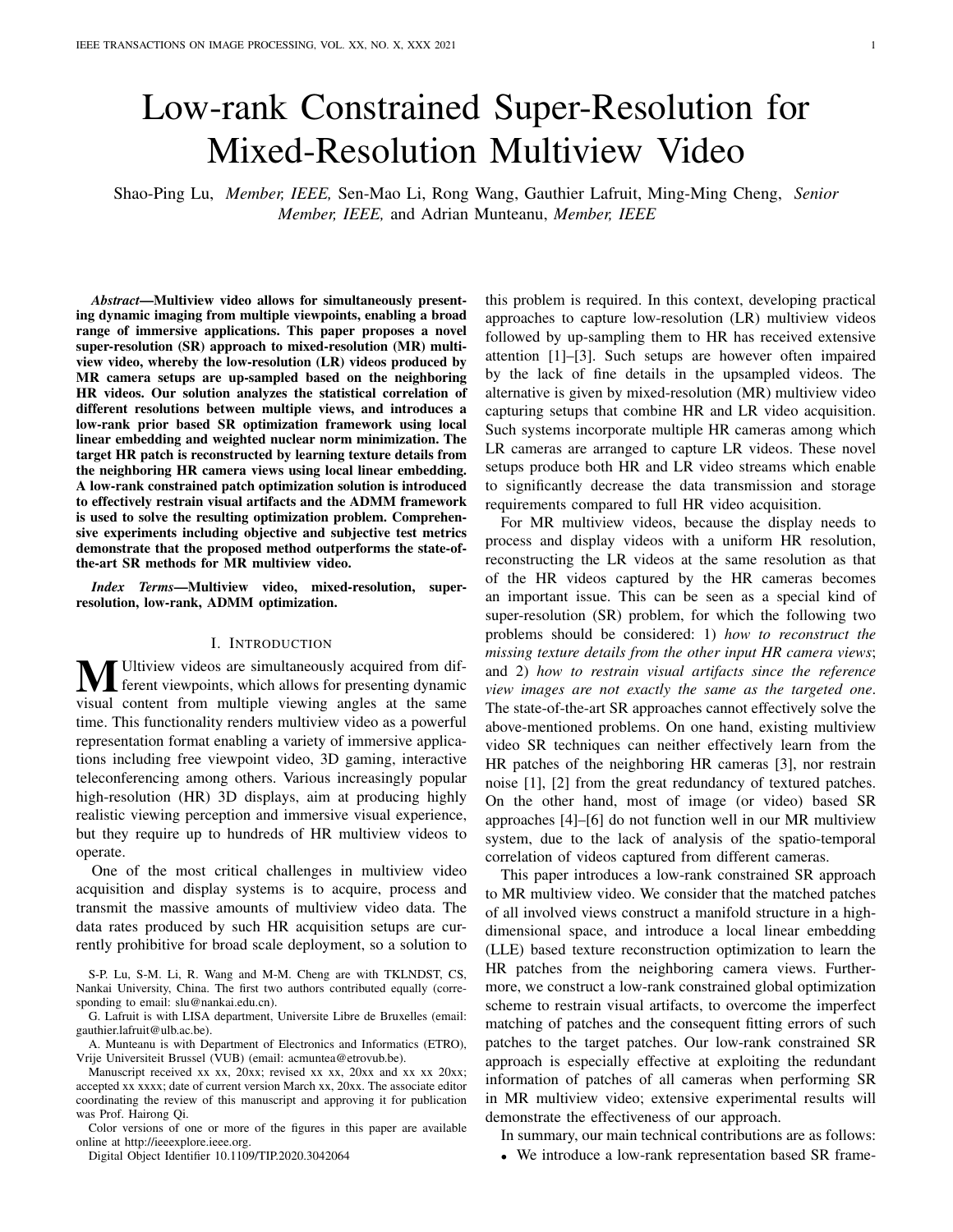work for MR multiview video. Our solution analyzes the redundancy of the matched spatio-temporal patches, and effectively reconstructs the fine textures using low-rank based optimization.

- We solve the SR problem with a well-defined initialized reconstruction using local linear embedding, which effectively learns the high-frequency details from other reference cameras.
- We design a multiview SR evaluation metric accounting for the global gradient distribution in multiview images.

## II. RELATED WORK

The image and video SR problem is a fundamental topic in many research communities (detailed survey work can be found in [7]–[9]). Here we briefly review some previous papers that are related to our work.

The very early SR methods include some well-known linear or non-linear filters, such as Nearest-Neighbor, Bilinear, Bicubic, Lanczos and their variants. Kopf *et al.* [4] introduce joint bilateral upsampling to further consider each pixel's spatial coordinates and color intensities. These methods easily suffer from various artifacts (the most common being blurriness), due to their simple filtering kernels or weighting factors.

Besides these relatively simple filtering methods, there are a great number of *single image based SR approaches* injecting various prior knowledge to generate the solution, including regularization constraints, such as gradient statistics, local texture similarity, geometry prior, etc. For instance, in [10] two piece-wise continuous functions are used to approximate the gradient density distribution of images in an iterative deconvolution of the upsampling. Gao *et al.* [11] use histograms of oriented gradients of LR patches to find good neighbors as well as reconstruction weights. A parametric gradient profile model of the image structures is presented in [12]. In [6] a directional standard-deviation-based weights selection is formulated to model the local geometric duality and the non-local similarity of images. To suppress the effect of pseudo-edges, Yuan *et al.* [13] introduce an adaptive total variation model to favor the piece-wise constant property of flat regions. In [14] affine transformations are supported to detect local shape variants of the same LR image, and the internal patch search space is greatly extended.

Many SR methods take *multiple external images or consecutive video frames* into account. In order to handle motion blur, noise, outliers and other effects when upsampling from a set of LR images, Farsiu  $et$   $al$ . [15] introduce a  $L_1$  norm minimization and robust regularization strategy for data fusion. In [16] a mixed model of  $L_1$  and  $L_2$  norms is created to detect multi-orientation and multi-order variations of multiple frames in a LR video. The method proposed in [17] approximates each pixel of the video sequence with a 3D local Taylor series, and computes the local motion of each pixel when performing SR. Adam *et al.* [18] further consider to improve the recognition of small moving objects, and a sub-pixel precise object boundary model is constructed to solve the intensity of the target object. This class of SR methods exploits also the temporal information compared to single-image based techniques, yielding better reconstruction results. However, in multiview video based SR problem, more video channels should be processed to utilize the correlation between the camera views.

In the last decade, many SR methods that rely on *sparse representation techniques* have been proposed. One of the pioneering works in this direction is presented in [5], where the coefficients of the sparse representation of LR image patches are used to generate the HR textures. Schulter *et al.* [19] propose to map the LR and HR patches using random forests. In [20] a set of auto-regressive models are used to learn the dataset of *example image patches*. The method in [21] proposes to learn a parametric sparse prior of HR images from the training set and the input LR image. There are also some schemes that operate in the Fourier domain [22], Wavelet domain [23], [24], or directly process the compressed data stream [25]. In general, it is difficult for the above-mentioned SR methods to deal with complex textures in natural images, which renders the SR problem as ill-posed when using a single image as input.

Recently, Convolutional Neural Networks (CNNs) have been extensively applied to the SR problem (see e.g. the survey in [9], [26]). Among them, one of the pioneering works in this direction is presented in [27], where a specific SR Convolutional Neural Network (SRCNN) is proposed to learn the LRto-HR nonlinear mapping function. Many subsequent methods based on this solution have been recently proposed, such as using the sparse priors [28] or generative adversarial networks (GAN) [29]. Tai *et al.* [30] introduce Deep Recursive Residual Network (DRRN) to simplify training of very deep networks. In [31] a residual dense network is presented to learn the features of the original image from all the convolutional layers. In [32] a deep Laplacian Pyramid Super-Resolution Network is proposed to share parameters both across and within pyramid levels.

There are several SR works [1]–[3] that focus on *MR based multiview video*. In [33] a 2D piece-wise auto-regressive strategy is used to interpolate each target pixel. Li *et al.* [34] employ a kernel regression model to analyze the local image structure, and use non-local means to exploit the similarity between different views. Because the lighting would be different among camera views [35], Jin *et al.* [2] propose to synthesize the virtual view, and compensate the luminance difference between views. However, view synthesis is still a very challenging task [36], [37]. The method in [3] focuses on recovering the blurred views using the associated depth maps. In most of multiview video acquisition systems, the depth information is recovered from its LR version [38], which easily suffers from reconstruction errors. Richter *et al.* [1] correct the projection errors introduced by inaccurate depth information when synthesizing the high-frequency content. Interestingly, some researchers also seek to enhance the resolution of light field [39], [40] and the recovered depth information [41]. Different from these methods, our approach does not rely on the inaccurate depth information which might dramatically result in reconstruction errors of the HR image. We focus on exploiting the correlation between different camera views in the MR system, and use the low-rank constraints of patches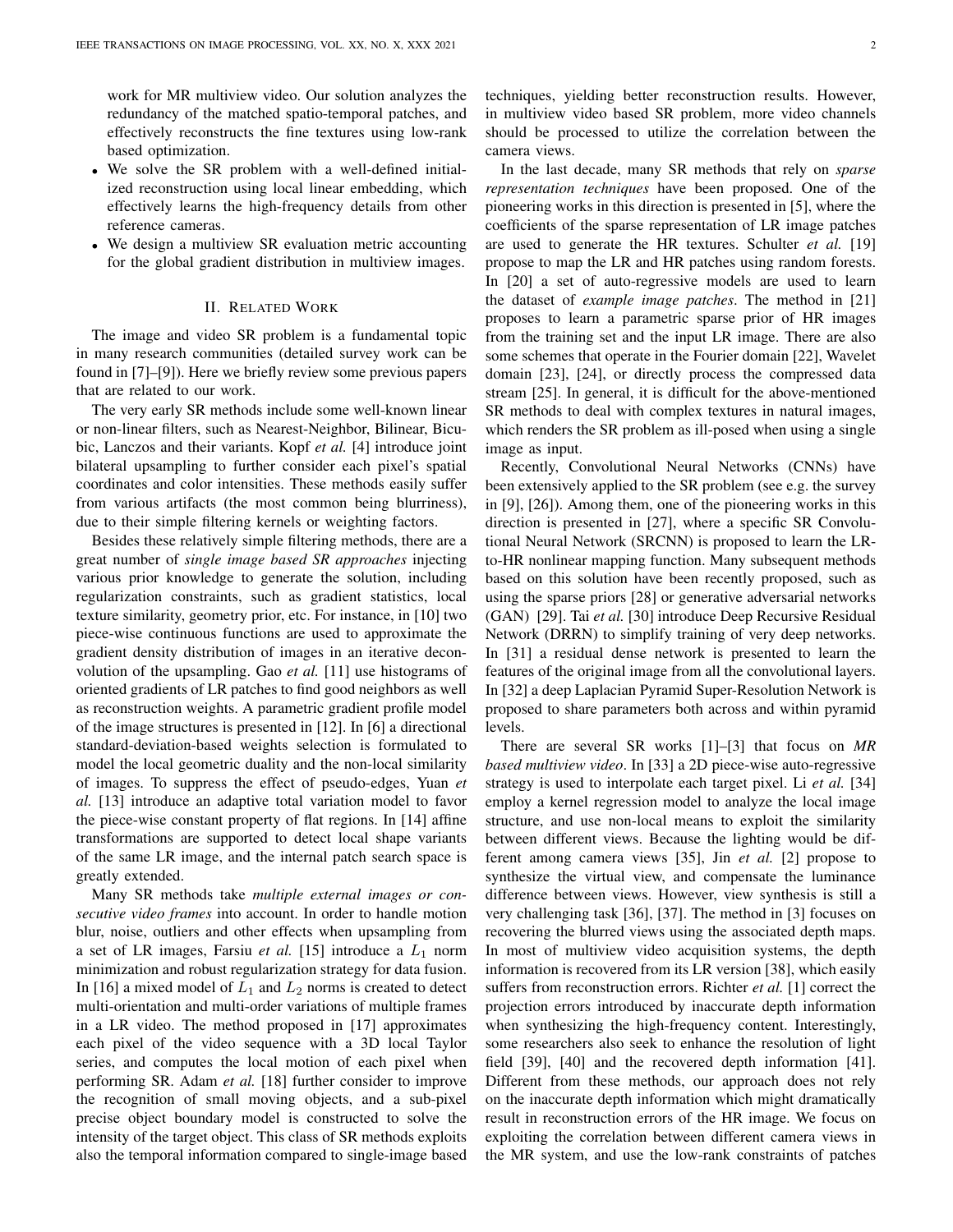to guide the target texture reconstruction process.

## III. PROPOSED APPROACH

## *A. Problem Formulation*

In many image SR solutions, it is assumed that the LR image is a degraded version of the HR image, and such degradation procedure is mixed by blurring, down-sampling and noise interference (see examples in [5], [10], [21], [42]). Formally, the LR image  $I^{LR} \in \mathbb{R}^{N_l}$  is obtained by the degradation of the corresponding HR image  $I^{HR} \in \mathbb{R}^{N_h}$ , and such process can be expressed as

$$
I^{LR} = DBI^{HR} + v,\tag{1}
$$

where  $B \in \mathbb{R}^{N_h \times N_h}$  is the blurring filter,  $D \in \mathbb{R}^{N_l \times N_h}$ is a downsampling operator, and  $v$  is additive noise. In the above representation,  $N_l$  and  $N_h$  are the sizes of the one column of the LR and HR images, respectively. Recovering the desired HR image from the observed LR one is a typical *inverse problem*. Let we denote the reconstructed HR image as  $\hat{I}^{HR} \in \mathbb{R}^{N_h}$ , such inverse problem can be expressed as the minimization of the following formulation:

$$
\hat{I}^{HR} = \underset{I^{HR}}{\arg \min} (\left\| \boldsymbol{I}^{LR} - DB \boldsymbol{I}^{HR} \right\|_{2}^{2} + \eta \mathcal{R}(\boldsymbol{I}^{HR})). \tag{2}
$$

Here  $\mathcal{R}(I^{HR})$  is a regularization term to model the prior knowledge of the HR image, and the parameter  $\eta$  is used to balance the fidelity term and regularization term.

Our work shares the above-mentioned SR formulation, and thus we follow the well-used assumptions that  $v$  is a zeromean Gaussian noise and  $B$  is a known Gaussian blurring operator. In the following we introduce how to construct our SR framework and numerically solve it for MR multiview video.

## *B. System Overview*

Different from single image or video SR methods [43], [44] that only consider either the spatial or the temporal correspondence within one view, exploiting the joint spatio-temporal correlation of videos captured from different cameras is of particular importance in MR multiview systems. Hence, we need to effectively learn HR textures from both neighboring camera views (plus the reconstructed previous frame) and regress visual artifacts due to imperfect content matching of patches.

Suppose  $I$  is a frame in MR multiview video. At time  $t$ the input LR image of the target camera  $c^{tar}$  is  $I_{(t,c^{tar})}^{LR}$ . Our purpose is to reconstruct its desired HR version  $I_{(t,c^{tar})}^{HR}$  by making use of the previously generated frame  $I_{(t-1,c^{tar})}^{HR}$  and the HR frames from its neighboring camera views, such as  $I_{\left(t\right)}^{HR}$  $_{(t-1,c_1)}^{^{HR}},I_{(t-}^{^{HR}}$  $_{(t-1,c_2)}^{^{HR}},I_{(t,c_1)}^{^{HR}}$  $_{\left( t,c_{1}\right) }^{_{_{H R}}},I_{\left( t,c\right) }^{_{_{H R}}}$  $\prod_{(t,c_2)}^{HR}$  and so on. We define  $\hat{I}_{(t,c^{tar})}^{HR}$ as the reconstructed HR image of  $I_{(t,c^{tar})}^{LR}$ . More details on the introduced notations are given in Tab. I.

Our proposed framework is shown in Fig. 1. To initialize the system well, we firstly get the approximate HR version of the LR video frame  $I_{(t, c^{tar})}^{LR}$ , where the low-frequency components of the image are coarsely preserved. This can be easily

TABLE I INTRODUCED NOTATIONS.

| Notation                   | Implication                                                                                                                                                                                               |
|----------------------------|-----------------------------------------------------------------------------------------------------------------------------------------------------------------------------------------------------------|
| $c^{tar}$                  | Target HR camera view (with LR input video)                                                                                                                                                               |
| C                          | $C = \{c_i   i = 1, 2, \}$ , is an aggregate of reference                                                                                                                                                 |
|                            | HR camera views                                                                                                                                                                                           |
| L R<br>$t, c^{tar}$        | LR image from camera $c^{tar}$ at time $t$                                                                                                                                                                |
| $t, c^{tar}$               |                                                                                                                                                                                                           |
| $t.c^{tar}$                | <b>Example 18</b> Target HR image of $I_{(t,c^{tar})}^{LR}$<br>Reconstructed HR image of $I_{(t,c^{tar})}^{LR}$<br>The <i>i</i> -th $d_M \times d_M$ patch from $\hat{I}_{(t,c^{tar})}^{HR}$ for learning |
|                            |                                                                                                                                                                                                           |
| $q_i$                      | HR details                                                                                                                                                                                                |
| $g_l$                      | The <i>l</i> -th $d_L \times d_L$ patch from $\hat{I}_{(t, c^{tar})}^{HR}$                                                                                                                                |
| $g_{(l,k)}$                | The k-th $d_L \times d_L$ nearest neighboring patch of $g_l$                                                                                                                                              |
|                            |                                                                                                                                                                                                           |
| $\frac{LF(t, c^{tar}}{HR}$ | $rac{\text{from } \hat{I}_{(t,c^{tar})}^{HR}}{\text{Low-frequency version of } I_{(t,c^{tar})}^{HR}}$                                                                                                     |
| $LF(t, c^{tar})$           | Reconstructed low-frequency version of $\hat{I}^{un}_{(t, c^{tar})}$                                                                                                                                      |
| $p_i$                      | The <i>i</i> -th $d_M \times d_M$ patch from $\hat{I}_{LF(t, c^{tar})}^{H_{int}}$                                                                                                                         |
| $H^R$                      | Reference HR image from view $c_i$ of HR camera at                                                                                                                                                        |
| $I_{(t,c_i)}$              | time t, where $c_i \in C$                                                                                                                                                                                 |
|                            | The j-th $d_M \times d_M$ nearest neighboring patch of $q_i$                                                                                                                                              |
| $q_{(i,j)}$                | from $I^{\scriptscriptstyle HR}_{(t,c_i)}$                                                                                                                                                                |
| $I_{LF}(t, c_i)$           | low-frequency version of $I_{(t,c_i)}^{HR}$                                                                                                                                                               |
| $p_{(i,j)}$                | The j-th $d_M \times d_M$ nearest neighboring patch of $p_i$                                                                                                                                              |
|                            | from $I_{LF}(t, c_i)$                                                                                                                                                                                     |
| W                          | Correlation matrix between $p_i$ and $p_{(i,j)}$                                                                                                                                                          |

achieved using the Bicubic upsampling filter, such as in [5], [10]. Then, we use the LLE optimization framework to learn the spatio-temporal HR details from the reconstructed previous HR image and other HR frames of the neighboring views. After that, we construct a low-rank regularization method to effectively perform artifact regression. Finally, we use an iterative optimization method to get a converged solution  $\hat{I}_{(t,c^{tar})}^{HR}$ , which is the t-th output frame and also is the reference HR frame for the reconstruction of the next frame.

# *C. Learning spatio-temporal HR details from the neighboring HR views*

In order to learn the HR details from the neighboring HR views, our solution (i) takes the texture patches of multiview videos to form a manifold structure in a high-dimensional feature space, and (ii) expresses each patch as a linear combination of a few nearest neighbors in the feature space. This representation could be optimally solved by the LLE framework [45]. On the other hand, the low-frequency visual textures are the most important components in the image domain, and such components are coarsely preserved when images are degraded with Gaussian blurring and/or downsampling. We assume that the patch-level manifold representation structure of multiview videos should be preserved under the above-mentioned degradation. Therefore, once we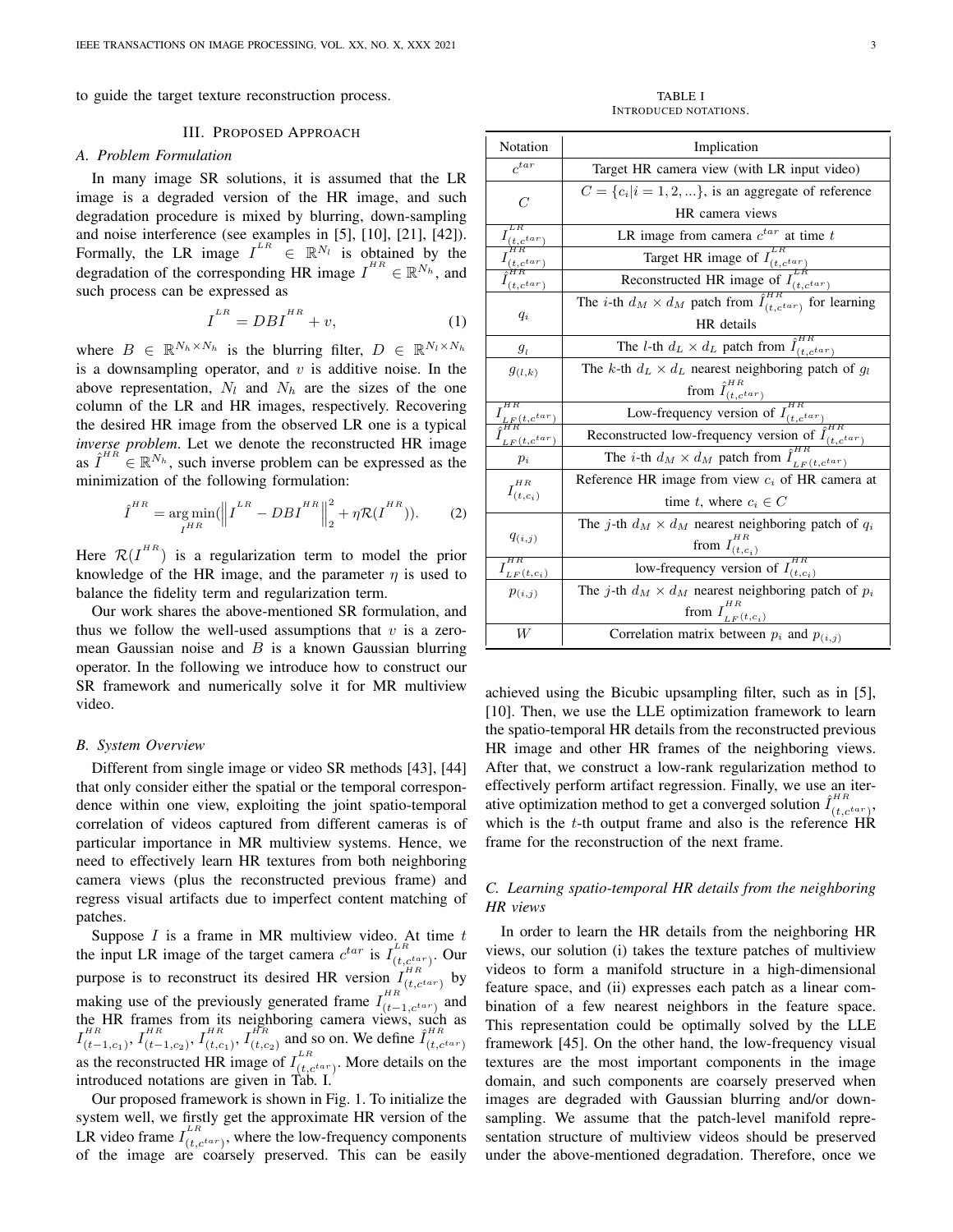

Fig. 1. System overview. We take the mixed-resolution multiview videos as input and generate all HR videos. To reconstruct the t-th HR frame  $\hat{I}_{(t,c^{tar})}^{HR}$ , we learn the textures by representing each patch using some HR images from the neighboring views and the reconstructed previous HR frame of the same view. The low-rank constrained regularization of the image patch is also introduced to regress spatio-temporal artifacts.

obtain the LLE-based representation parameters of all lowfrequency patches of the target HR image, we can take them to reconstruct the target all-frequency HR image with the HR patches of the neighboring HR images.

We now consider reconstructing  $\hat{I}_{(t,c^{tar})}^{HR}$  on the image patch level. As mentioned before, we can utilize the HR images from the neighboring HR views and the reconstructed previous HR image  $\overline{I_{(t-1,c^{tar})}^{HR}}$  in the same view; we denote such HR images as  $I_{(+)}^{HR}$  $\sum_{(i,j)}^{H1}$ , what we call *reference images*, and we thus define  $I_{\tau,n}^{^{HR}}$  $\sum_{LF(\cdot,\cdot)}^{HLE}$  as their corresponding low-frequency images.

For each patch  $p_i$  with the size of  $d_M \times d_M$  in the initialized low-frequency image  $\hat{I}_{LF(t, c^{tar})}^{HR}$ , its most similar patch from the j-th reference image is  $p_{(i,j)}$ . Here the similarity between two patches is computed by using the  $\ell_2$  color distance of their corresponding RGB pixels. We then let  $i = 1, ..., M$ , and M is the number of patches when the image  $\hat{I}_{LF}(t, c^{tar})$  is separated with the patch size  $d_M \times d_M$ . Once the pixels of patch  $p_{(i,j)}$  are reordered into one column, we build a reference matrix  $P_i =$  $[p_{(i,1)}, p_{(i,2)}, ..., p_{(i,n)}],$  where *n* is the number of reference images involved in the system. Therefore, with an error term  $\Delta$ , the patch  $p_i$  can be linearly represented by its most similar patches  $p_{(i,j)}$  from the *n* reference images as:

$$
p_i = \sum_{j=1}^n \omega_i^j p_{(i,j)} + \Delta, \ s.t. \sum_{j=1}^n \omega_i^j = 1,
$$
 (3)

where  $\omega_i^j$  is the weight factor of the corresponding patch from the reference image  $j$ . Furthermore, we define a local similarity weight vector  $\omega_i = [\omega_i^1, \omega_i^2, ..., \omega_i^n]^\top \in \mathbb{R}^{n \times 1}$ , so the expected correlation between  $p_i$  and  $\mathcal{P}_i$  can be calculated by solving the following constrained least square problem:

$$
\underset{\omega_i}{\arg\min} \|p_i - \mathcal{P}_i \omega_i\|_2^2, s.t. \mathbf{A}^\top \omega_i = 1,\tag{4}
$$

where  $A \in \mathbb{R}^{n \times 1}$  is a vector of all 1. Therefore, the reconstruction weights of all patches of low-frequency image  $\hat{I}_{LF(t, c^{tar})}^{HR}$  can be represented using the matrix  $W \in$   $\mathbb{R}^{(nM)\times M}$ , and its elements are defined as

$$
W(M(j-1) + i, i) =
$$
  
\n
$$
\begin{cases}\n\omega_i^j, & when \ p_{(i,j)} \ is \ the \ similar \ patch \ of \ p_i \\
0, & otherwise.\n\end{cases}
$$
 (5)

Fig. 2 shows one example on how we represent the target HR patch with the above-mentioned optimization. In this figure, the top-right and bottom-right respectively show two represented patches with the best and worst matching errors in the image. Now we have computed the weights of each low-frequency patch with its nearest neighbors in the manifold structure, and such weights can be further utilized in the HR texture reconstruction.

## *D. Low-rank Constrained Artifact Regression*

For multiview videos, it is challenging to avoid visual artifacts when learning texture details from similar patches among different views under complex lighting and motion conditions. On the other hand, low-rank representation based modeling of similar patches has been successfully used in many image reconstruction tasks [21], [46]. Inspired by these exciting works, we propose a low-rank regularization method to effectively avoid reconstruction artifacts.

Formally, for each  $d_L \times d_L$  patch  $g_l$  in the image  $I_{(t,c^{tar})}^{HR}$ , we find its  $K$  most similar patches in the same image using the KNN algorithm, and let  $g_{(l,k)} \in \mathbb{R}^{(d_L)^2}$  be the k-th most similar patch of  $g_l$ , where  $1 \leq k \leq K$ . Let  $T_{(l,k)} \in \mathbb{R}^{(d_L)^2 \times N_h}$ be a patch selection matrix, which is used to represent each patch  $g_{(l,k)}$  within the image  $I_{(t,c^{tar})}^{HR}$  as:

$$
g_{(l,k)} = T_{(l,k)} I_{(t,c^{tar})}^{HR}.
$$
 (6)

As we use the one column version of the image to be computed, only if the *i*-th pixel in  $g_{(l,k)}$  is selected from the j-th pixel in  $I_{(t, c^{tar})}^{HR}$ , the corresponding element  $T_{(l,k)ij}$  is 1, otherwise it is 0. Obviously,  $T_{(l,k)}$  is a binary matrix, and  $(T_{(l,k)})^{\top}T_{(l,k)}$  is a diagonal matrix. We aggregate all similar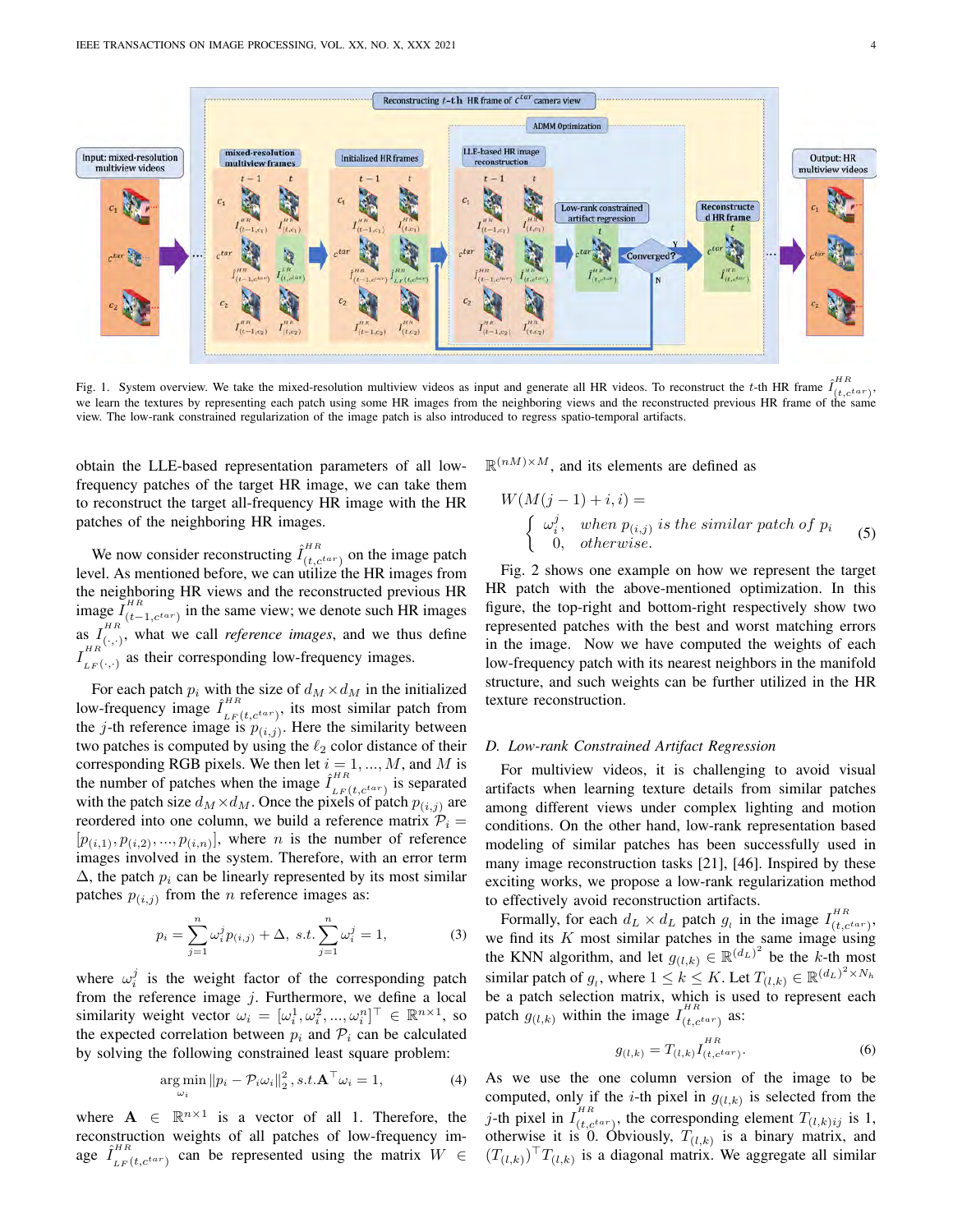

Fig. 2. Our LLE-based HR image patch representation of the target view using 5 most similar patches selected from the reference images. GT: the ground truth; LLE: the LLE-based optimization representation;  $q_{(i,1)}$  to  $q_{(i,5)}$  are the most similar patches from  $I_{(t-1,c_1)}^{HR}$ ,  $\hat{I}_{(t-1,c^{tar})}^{HR}$ ,  $I_{(t-1,c_2)}^{HR}$ ,  $I_{(t,c_1)}^{HR}$  and  $I_{(t,c_2)}^{HR}$ , respectively. The top-right and bottom-right respectively show two represented patches with the best and worst matching errors in the image.

patches  $g_{(l,k)}$  of  $g_i$  as  $G_l = [g_{(l,1)},...,g_{(l,K)}]$ , impose it to have a low-rank property, and model the matrix  $G_l$  using the Weighted Nuclear Norm (WNN) introduced in [46]. Typically, it is expected that

$$
||G_l||_{*,\delta} = \sum_j \delta_j \sigma_j,\tag{7}
$$

where  $\sigma_j$  is the j-th singular value of  $G_l$ , and  $\delta_j \geq 0$ is its corresponding weight. Here the larger singular values capture the most important low-frequency information, while the smaller singular values typically encode high-frequency information [47]. Therefore, as presented in [21], [46], the weight  $\delta_i$  can be introduced to make sure that the components corresponding to larger singular values have less shrinkage:

$$
\delta_j = \lambda / (\sigma_j + \varepsilon). \tag{8}
$$

Here we introduce a positive constant  $\lambda$  to scale the singular values. Different from other methods (e.g. denoising), in our solution it is difficult to obtain an analytic solution for  $\lambda$ , and we turn to empirically find a relatively good value (see more details in the experiments section).  $\varepsilon$  is a small positive constant to avoid division by zero.

Then, the solution of the low-rank constrained patch recovery can be optimally obtained by the Weighted Singular Value Thresholding (W-SVT) solver:

$$
S_{\delta}(G_l) = U(\Sigma - Diag(\delta))_{+}V^{\top}.
$$
 (9)

In this equation,  $U\Sigma V^{\top}$  is the singular value decomposition (SVD) of  $G_l$ . Let  $\Sigma' = (\Sigma - Diag(\delta))_+$ , this is the matrix of soft-thresholded singular values such that

$$
\Sigma'_{jj} = max\{\Sigma_{jj} - \delta_j, 0\}.
$$
 (10)

Consequently, with this optimal solution we can get the artifact regression result of the reconstructed image. Fig. 3 shows one example on how to eliminate the visual artifacts introduced by inaccurate patch representation with reference patches.



Fig. 3. Our low-rank constrained artifact regression can effectively eliminate visual artifacts introduced by patch representation of reference patches. LLE: our spatio-temporal HR texture representation using reference patches; Lowrank: our low-rank constrained regression result.

# *E. Joint Optimization*

We have separately introduced means to: 1) learn texture details from the reference HR frames using LLE-based reconstruction, and 2) perform low-rank approximation based patch artifact regression. Combining these two ideas, we can further formulate the proposed HR image reconstruction task as a global optimization problem:

$$
\hat{I}_{(t,c^{tar})}^{HR} = \underset{I_{(t,c^{tar})}}{\arg \min} \left\| \hat{I}_{LF(t,c^{tar})}^{HR} - BI_{(t,c^{tar})}^{HR} \right\|_{2}^{2}
$$
\n
$$
+ \alpha \left\| Q - VW \right\|_{2}^{2} + \beta \sum_{l=1}^{L} \left\| G_{l} \right\|_{*,\delta},
$$
\n*s.t.*  $q_{i} = S_{i} I_{(t,c^{tar})}^{HR}, i = 1, ..., M;$   
\n $g_{(l,k)} = T_{(l,k)} I_{(t,c^{tar})}^{HR}; l = 1, ..., L, k = 1, ..., K.$  (11)

In detail, the image  $I_{(t,c^{tar})}^{HR}$  is first segmented into patches with the size of  $d_M \times d_M$  pixels, and for each patch we convert it to a one-column  $q_i$  where the pixels are rearranged vertically.  $q_{(i,j)}$  is the patches of the reference HR frames  $I_{(+)}^{HR}$  $\sum_{(i,j)}^{n}$ , for  $i = 1, ..., M$ , and j-th nearest neighbors patch of  $q_i$ . We define  $Q = [q_1, ..., q_M], V =$  $[q_{(1,1)},...,q_{(M,1)},q_{(1,2)},...,q_{(M,2)},q_{(1,3)},...,q_{(M,3)},q_{(1,4)},...,$  $q_{(M,4)}, q_{(1,5)}, ..., q_{(M,5)}$ . To represent  $q_i$  with image  $I_{(t,c^{tar})}^{HR}$ , we define a binary matrix  $S_i \in \mathbb{R}^{(d_M)^2 \times N_h}$  to select the desired patch which function is similar to  $T_{(j,k)}$ . Combining Q and  $q_i = S_i I_{(t, c^{tar})}^{HR}$ , we can get the following formulation

$$
Q = [S_i I_{(t, c^{tar})}^{HR}, ..., S_M I_{(t, c^{tar})}^{HR}]
$$
  
=  $[S_i, ..., S_M] I_{(t, c^{tar})}^{HR} \triangleq \widetilde{S} I_{(t, c^{tar})}^{HR}.$  (12)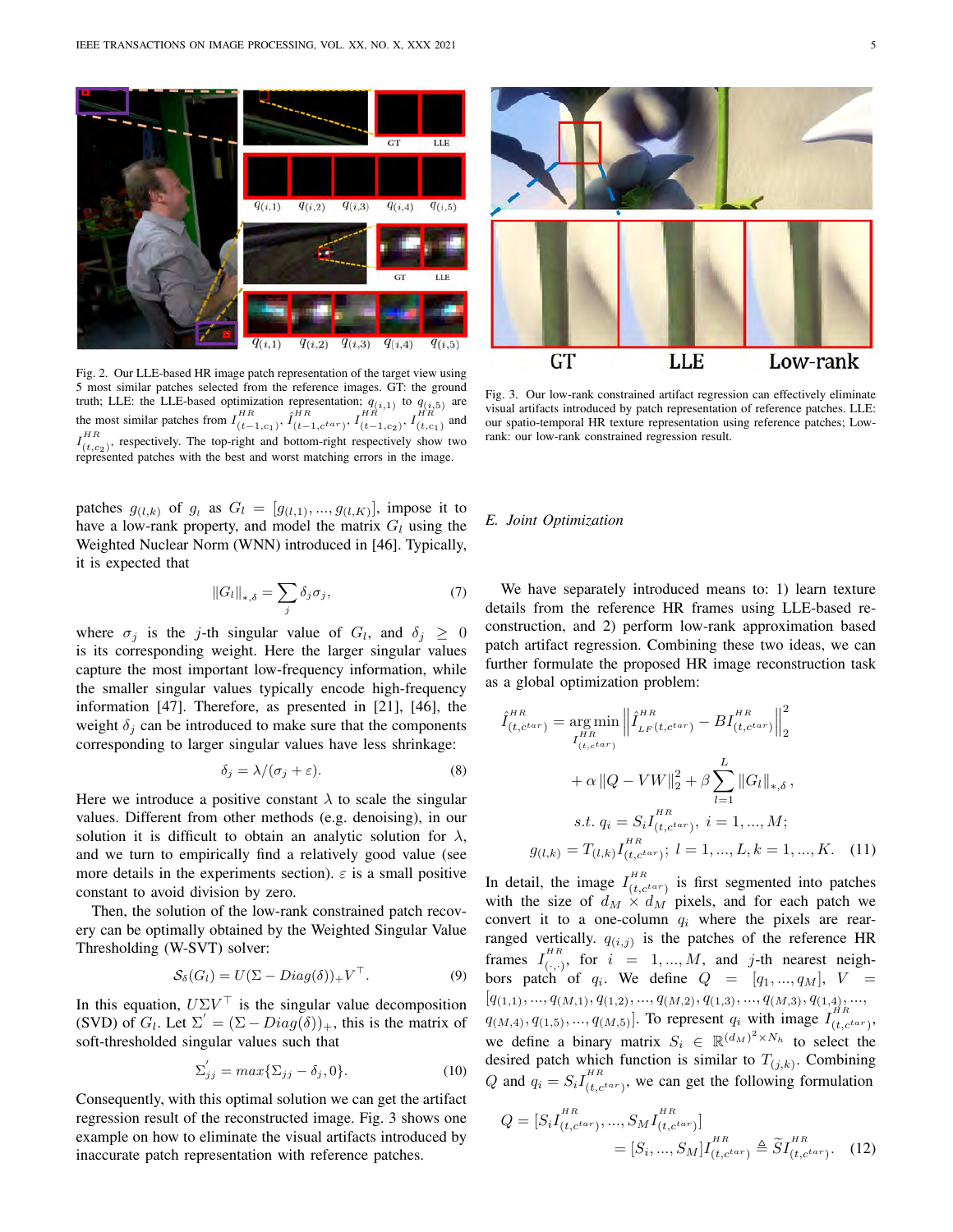With this definition, Eq. 11 can then be reformulated to the following optimization problem:

$$
\hat{I}_{(t,c^{tar})}^{HR} = \underset{I_{(t,c^{tar})}}{\arg \min} \left\| \hat{I}_{LF(t,c^{tar})}^{HR} - BI_{(t,c^{tar})}^{HR} \right\|_{2}^{2}
$$
\n
$$
+ \alpha \left\| \tilde{S} I_{(t,c^{tar})}^{HR} - VW \right\|_{2}^{2} + \beta \sum_{l=1}^{L} \left\| G_{l} \right\|_{*,\delta},
$$
\ns.t.  $g_{(l,k)} = T_{(l,k)} I_{(t,c^{tar})}^{HR}; l = 1, ..., L; k = 1, ..., K.$  (13)

This optimization problem is difficult to directly solve due to the WNN term. We turn to use an iterative optimization method based on the Alternating Direction Method of Multipliers algorithm (ADMM) [48]. Then, the constraint is converted to the cost function by an augmented Lagrangian formulation, and the total optimization function becomes:

$$
\hat{I}_{(t,c^{tar})}^{HR} = \underset{I_{(t,c^{tar})}^{HR}}{\arg \min} \left\| \hat{I}_{LF(t,c^{tar})}^{HR} - BI_{(t,c^{tar})}^{HR} \right\|_{2}^{2}
$$
\n
$$
+ \alpha \left\| \tilde{S} I_{(t,c^{tar})}^{HR} - VW \right\|_{2}^{2} + \beta \sum_{i=1}^{L} \left\| G_{i} \right\|_{*,\delta}
$$
\n
$$
+ \gamma \sum_{l=1}^{L} \sum_{k=1}^{K} \left\| g_{(l,k)} - T_{(l,k)} I_{(t,c^{tar})}^{HR} + e_{(l,k)} \right\|_{2}^{2} . \quad (14)
$$

Here  $e_{(l,k)}$  is the weighting parameter, and  $\alpha$ ,  $\beta$  and  $\gamma$ are three Lagrange multipliers to balance the corresponding components. As mentioned in [48],  $\alpha$ ,  $\beta$  and  $\gamma$  might affect the performance of the algorithm. However, most of existing ADMM methods are not overly sensitive to those parameters, and slightly tuning these parameters is required when they are initialized with small positive values. As in standard ADMM methods, assuming all other parameters are fixed, we update each variable  $G_l$ ,  $\hat{I}_{(t, c^{tar})}^{HR}$  and  $\hat{e}_{(l,k)}$  iteratively, until the convergence of the total function is reached. Now we present the details on how to solve our optimization function with the ADMM pipeline.

**Updating**  $\hat{I}_{(t,c^{tar})}^{HR}$  : Assuming all other variables and parameters are fixed, the reconstructed image  $\hat{I}_{(t, c^{tar})}^{HR}$  is updated by solving the following problem:

$$
\underset{I_{(t,c^{tar})}}{\arg \min} \left\| \hat{I}_{LF(t,c^{tar})}^{HR} - BI_{(t,c^{tar})}^{HR} \right\|_{2}^{2} + \alpha \left\| \tilde{S} I_{(t,c^{tar})}^{HR} - VW \right\|_{2}^{2} + \gamma \sum_{l=1}^{L} \sum_{k=1}^{K} \left\| g_{(l,k)} - T_{(l,k)} I_{(t,c^{tar})}^{HR} + e_{(l,k)} \right\|_{2}^{2}.
$$
 (15)

This is a typical unconstrained quadratic program issue. Suppose  $\widetilde{T} = \sum_l \sum_k (T_{(l,k)})^T$ sue. Suppose  $T = \sum_l \sum_k (T_{(l,k)})^{\dagger} T_{(l,k)}$  and  $\tilde{g} = \sum_l \sum_k (T_{(l,k)})^{\dagger} (g_{(l,k)})^{\dagger} (g_{(l,k)})$ , the optimal value of Eq. 15 can be obtained with the following equation:

$$
\hat{I}_{(t,c^{tar})}^{HR} = [B^{\top}B + \alpha(\tilde{S})^{\top}\tilde{S} - \gamma\tilde{T}]^{-1}
$$

$$
(B^{\top}\hat{I}_{LF(t,c^{tar})}^{HR} + \alpha\tilde{S}VW + \gamma\tilde{g}).
$$
 (16)

**Updating**  $\hat{I}_{LF}(t, c^{tar})$  : Once we get the value of  $\hat{I}_{(t, c^{tar})}^{HR}$ , the reconstructed low-frequency version of the target HR image is updated by:

$$
\hat{I}_{LF(t, c^{tar})}^{HR} = B \hat{I}_{(t, c^{tar})}^{HR}.
$$
\n(17)

**Updating**  $G_l$ : Let us denote:

$$
\widetilde{G}_l = [(T_{(l,1)}\hat{I}_{(t,c^{tar})}^{HR} - e_{(l,1)}), ..., (T_{(l,K)}\hat{I}_{(t,c^{tar})}^{HR} - e_{(l,K)})], (18)
$$

the task of updating the patch matrices  $G_l, l = 1, ..., L$  can then be expressed as follows:

$$
\underset{G_l}{\arg\min} \beta \left\|G_l\right\|_{*,\delta} + \gamma \left\|G_l - \widetilde{G}_l\right\|_F^2. \tag{19}
$$

Following the methodology described in Sec. III-D, this issue can further be fixed with the W-SVT solver [46]:

$$
G_l = U_l(\Sigma_l - \frac{\beta}{2\gamma}Diag(\delta))_{+}V_l^{\top}.
$$
 (20)

Note that in this equation  $U_l \Sigma_l V_l^{\top}$  is the SVD of  $\tilde{G}_l$ .

**Updating**  $e_{(l,k)}$ : Lastly, this weighting parameter can be updated with the following standard ADMM method:

$$
e_{(l,k)} := e_{(l,k)} + [g_{(l,k)} - T_{(l,k)}\hat{I}_{(t,c^{tar})}^{HR}], l = 1, ..., L, k = 1, ..., K.
$$
\n(21)

Therefore, the proposed algorithm yields the reconstructed HR image  $\hat{I}_{(t, c^{tar})}^{HR}$ . The whole algorithm including the abovementioned updating is also summarized in Algorithm 1.

# Algorithm 1 HR reconstruction for MR multiview videos

**Input:** The LR image  $I_{(t,c^{tar})}^{LR}$ , the reference HR images  $\hat{I}_{(t-1,c^{tar})}^{HR}$ ,  $I_{(t-1,c_1)}^{HR}$ ,  $I_{(t-1,c_2)}^{HR}$ ,  $I_{(t,c_1)}^{HR}$  and  $I_{(t,c_2)}^{HR}$ ;

**Output:** The reconstructed HR image  $\tilde{I}_{(t,c^{tar})}^{HR}$ ;

- 1: **Pre-processing:** Get the initialized image  $\hat{I}_{LF(t, c^{tar})}^{HR}$ ;
- 2: Optimization:
- 3: while not converged do
- 4: Update  $\hat{I}_{(t, c^{tar})}^{HR}$  via Eq. 16;
- 5: Update  $\hat{I}_{LF(t, c^{tar})}^{HR}$  via Eq. 17;
- 6: Update  $G_l$  via Eq. 20;
- 7: Update  $e_{(l,k)}$  via Eq. 21;
- 8: end while
- 9: return the reconstructed HR image  $\hat{I}_{(t, c^{tar})}^{HR}$ .

#### IV. EXPERIMENTAL RESULTS

We implemented the proposed SR approach on a desktop with Microsoft Windows10 operating system, Intel (R) Core (TM) i7-7700 CPU, 16G Memory. We use C++ programming language and OpenCV Library to implement our SR approach. Our experiments are applied on various well-known multiview videos, which are captured by well-calibrated multiview camera rigs, or rendered based on computer-generated multiview scenes. For these typical multiview videos, the target LR video can always take the neighbouring HR videos as references. The proposed approach is also compared with some state-ofthe-art SR methods, including single- and multi-image based methods. Some latest SR methods based on CNNs are also adapted such that they can be evaluated on MR multiview videos. Finally, we also introduce a new SR evaluation model for MR multiview video.

## *A. Parameters Selection*

In our solution the value of parameter  $d<sub>L</sub>$  is 15 in the lowrank regularization which is the same as in [46]. Besides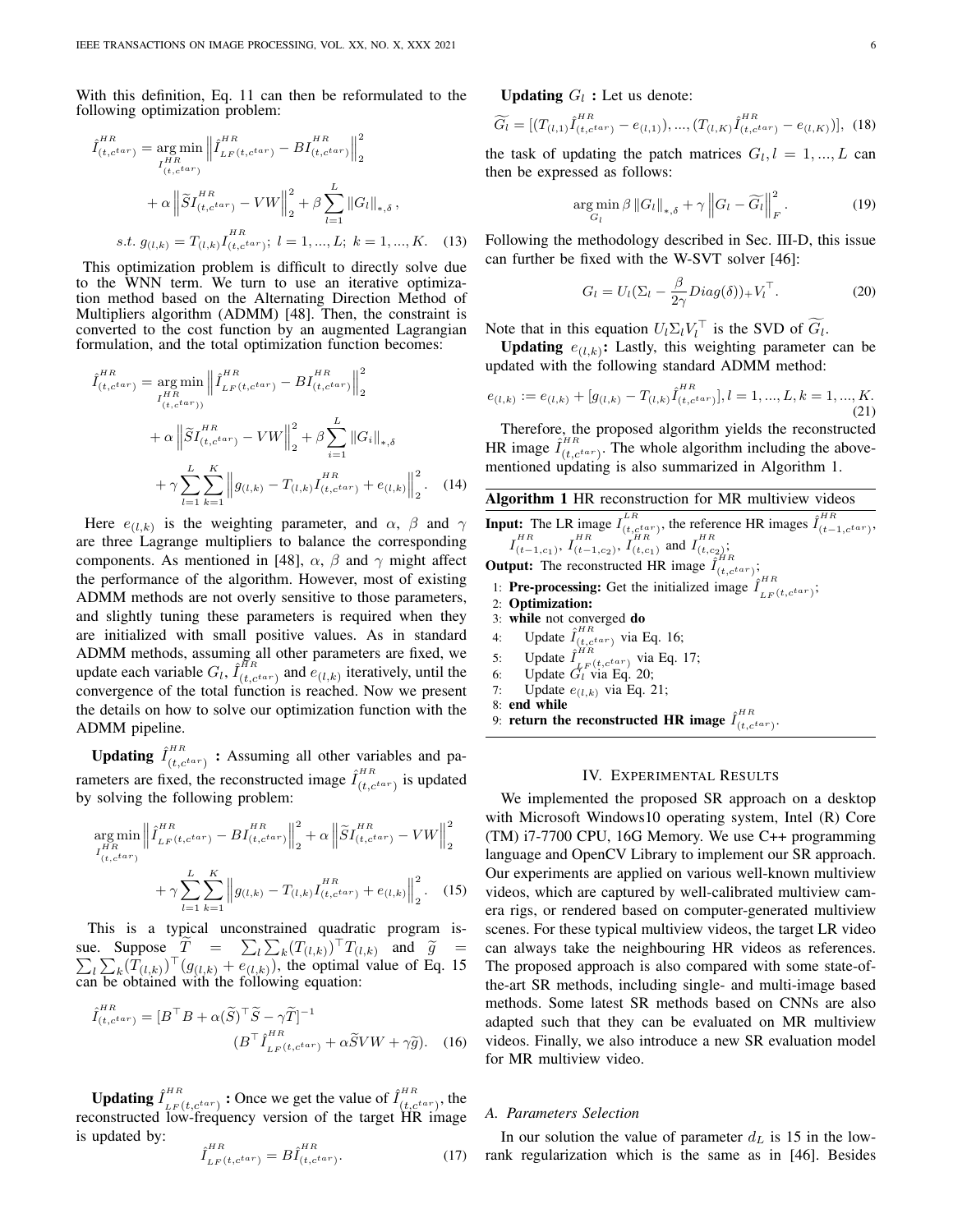

Fig. 4. Parameters  $d_N$  and  $d_M$  selection of the proposed method.



Fig. 5. Convergence curves of PSNR and SSIM of our optimization (for the *BBB* sequence under SR factor of 3).



Fig. 6. Parameter  $\lambda$  selection (for the *BBB* sequence under SR factor of 3).

that, we jointly consider choosing two optimal parameters  $d_N$  and  $d_M$ , which are used to define the patch size in preprocessing and learning HR details, respectively. Fig. 4 shows the reconstruction quality metrics of the Peak-Signal-to-Noise-Ratio (PSNR) and Structural Similarity Index (SSIM) on the *Big Buck Bunny (BBB)* video sequence [49]. Based on this test, we empirically choose  $d_N = 5$  and  $d_M = 11$  respectively in our solution. As shown in Fig. 5, the PSNR and SSIM values can quickly converge under several iterations. Therefore, we set the iteration number as 4 in all our experiments.

The parameter  $\lambda$ , which is used to scale the singular values, is set to 1000. As shown in Fig. 6, with this value the proposed solution yields a good performance in terms of PSNR and SSIM metrics. Since the proposed solution is solved using a typical ADMM framework, the parameters that balance all involved terms in the final optimization problem are experimentally tuned; based on these experiments, we empirically set  $\alpha$ ,  $\beta$  and  $\gamma$  as 1, 1, and 0.5, respectively.

In most of our experiments we take five nearest neighbors when representing each HR patch using our LLE based optimization. This is because that the reference frames consist of four HR images from the neighboring views and one reconstructed previous HR image of the same viewpoint, and the most similar patch of each reference frame to the target patch is selected to comprise the latter's nearest neighbors. The exception is reconstructing the first HR frame of the target video stream, where only four HR frames of the neighboring views will be involved. Besides that, some more complex extensions will be presented in Sec. IV-D.

#### *B. Comparison with Other SR Methods*

Our framework has been compared with many other SR methods on a variety of multiview images and videos, both for synthetic and real image datasets. We used the following synthetic multiview images for test: *BBB* [49], *Shark*, *Dancer* and *MicroWorld* [55]. The cameras #5, #6, and #7 have been chosen as left, central, and right camera views for *BBB*, and the cameras #1, #2, and #3 have been chosen as left, central, and right camera views for *Shark*, *Dancer* and *MicroWorld*. As for the real image dataset, we used cameras #1, #2 and #3 of multiview videos *Knuffelgooi* and *Ballroom* [56] respectively, as their own left, central, and right camera views. All central camera views are down-sampled as input LR videos. In the following experiments, the best three calculation values are with red, blue and green colors in the corresponding tables.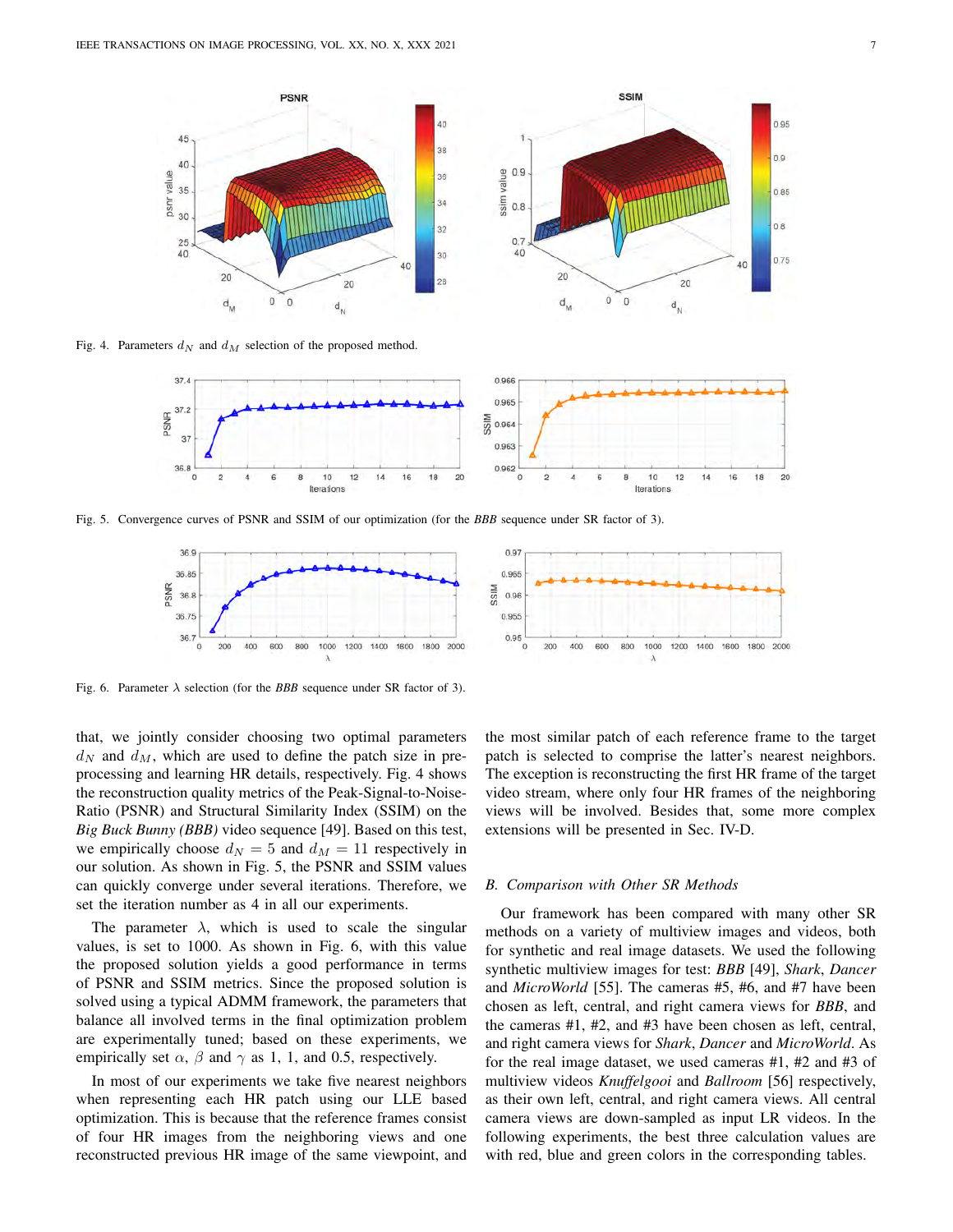|                                                                                                                                         |                                  | <b>BBB</b>   | <b>Shark</b>  |                             | <b>Ballroom</b> |              | <b>MicroWorld</b> |
|-----------------------------------------------------------------------------------------------------------------------------------------|----------------------------------|--------------|---------------|-----------------------------|-----------------|--------------|-------------------|
|                                                                                                                                         |                                  | 32.280/0.932 |               | Knuffelgooi<br>34.072/0.859 |                 | Undo_Dancer  |                   |
|                                                                                                                                         | $\overline{2}$<br>$\overline{4}$ |              | 36.269/0.961  |                             | 34.288/0.937    | 30.267/0.868 | 30.503/0.837      |
|                                                                                                                                         |                                  | 27.744/0.835 | 31.372/0.903  | 30.992/0.756                | 27.785/0.791    | 26.769/0.757 | 26.154/0.616      |
|                                                                                                                                         | 8                                | 24.199/0.733 | 28.050/0.848  | 28.303/0.674                | 23.176/0.609    | 24.092/0.641 | 23.405/0.453      |
| <b>Bicubic</b><br>$ScSR$ [5]<br>Kim [50]<br>SelfExSR [14]<br><b>SRCNN</b> [27]<br><b>VDSR</b> [51]<br>SRResNet [29]<br><b>EDSR</b> [52] | $\overline{2}$                   | 34.615/0.951 | 38.316/0.972  | 34.804/0.871                | 36.562/0.955    | 32.057/0.901 | 32.016/0.884      |
|                                                                                                                                         | $\overline{4}$                   | 28.671/0.853 | 32.191/0.912  | 31.389/0.764                | 29.034/0.821    | 27.466/0.757 | 26.734/0.654      |
|                                                                                                                                         | 8                                | 24.843/0.741 | 28.579/0.852  | 28.754/0.679                | 23.922/0.631    | 24.568/0.648 | 23.720/0.468      |
|                                                                                                                                         | $\overline{2}$                   | 35.047/0.954 | 38.607/0.973  | 34.844/0.870                | 36.741/0.956    | 32.066/0.900 | 32.165/0.887      |
|                                                                                                                                         | $\overline{4}$                   | 29.308/0.865 | 32.461/0.916  | 31.724/0.769                | 29.347/0.824    | 27.897/0.761 | 26.778/0.654      |
|                                                                                                                                         | 8                                |              |               |                             |                 |              |                   |
|                                                                                                                                         | $\overline{2}$                   | 34.945/0.956 | 38.731/0.974  | 35.294/0.887                | 37.141/0.961    | 32.269/0.907 | 32.316/0.889      |
|                                                                                                                                         | 4                                | 29.796/0.876 | 32.938/0.923  | 32.167/0.786                | 29.813/0.837    | 28.309/0.775 | 27.118/0.668      |
|                                                                                                                                         | 8                                | 25.576/0.770 | 28.960/0.863  | 29.336/0.695                | 24.229/0.638    | 25.193/0.668 | 23.932/0.476      |
|                                                                                                                                         | $\overline{2}$                   | 34.812/0.954 | 38.454/0.973  | 34.919/0.875                | 36.917/0.960    | 32.235/0.903 | 32.069/0.885      |
|                                                                                                                                         | $\overline{4}$                   | 29.640/0.868 | 32.586/0.916  | 31.875/0.772                | 29.888/0.834    | 28.313/0.769 | 26.796/0.652      |
|                                                                                                                                         | 8                                |              |               |                             |                 |              |                   |
|                                                                                                                                         | $\overline{2}$                   | 35.453/0.959 | 39.013/0.976  | 35.099/0.878                | 36.941/0.960    | 32.402/0.908 | 32.448/0.894      |
|                                                                                                                                         | $\overline{4}$                   | 30.184/0.880 | 32.999/0.923  | 32.163/0.780                | 30.164/0.844    | 28.557/0.779 | 27.003/0.667      |
|                                                                                                                                         | $\,$ 8 $\,$                      |              |               |                             |                 |              |                   |
|                                                                                                                                         | $\overline{2}$                   | 35.655/0.960 | 39.316/0.976  | 35.481/0.889                | 37.376/0.963    | 32.529/0.910 | 32.774/0.899      |
|                                                                                                                                         | $\overline{4}$                   | 30.574/0.889 | 33.522/0.929  | 32.448/0.791                | 30.533/0.854    | 28.674/0.786 | 27.489/0.686      |
|                                                                                                                                         | 8                                | 26.199/0.790 | 29.523/0.873  | 29.959/0.710                | 25.020/0.676    | 25.844/0.687 | 24.244/0.491      |
|                                                                                                                                         | $\overline{2}$                   | 35.820/0.961 | 39.458/0.9768 | 35.542/0.889                | 37.434/0.963    | 32.587/0.911 | 32.885/0.901      |
|                                                                                                                                         | 4                                | 30.892/0.894 | 33.789/0.932  | 32.603/0.795                | 30.662/0.858    | 28.735/0.789 | 27.626/0.693      |
|                                                                                                                                         | 8                                |              |               |                             |                 |              |                   |
| <b>RCAN</b> [53]                                                                                                                        | $\overline{2}$                   | 35.900/0.962 | 39.505/0.9769 | 35.524/0.890                | 37.444/0.964    | 32.625/0.912 | 32.959/0.903      |
|                                                                                                                                         | $\overline{4}$                   | 31.080/0.896 | 33.868/0.933  | 32.633/0.796                | 30.879/0.863    | 28.879/0.791 | 27.677/0.696      |
|                                                                                                                                         | 8                                | 26.704/0.804 | 29.659/0.876  | 30.112/0.714                | 25.481/0.701    | 26.035/0.694 | 24.342/0.497      |
|                                                                                                                                         | $\overline{2}$                   | 35.007/0.950 | 38.465/0.968  | 34.553/0.860                | 36.372/0.949    | 31.755/0.888 | 31.830/0.876      |
| <b>SRGAN</b> [29]                                                                                                                       | $\overline{4}$                   | 29.742/0.866 | 32.560/0.906  | 31.540/0.752                | 29.394/0.812    | 27.505/0.721 | 26.452/0.636      |
|                                                                                                                                         | 8                                | 24.505/0.727 | 27.714/0.827  | 28.439/0.654                | 23.125/0.582    | 24.478/0.620 | 22.779/0.417      |
|                                                                                                                                         | $\overline{2}$                   | 35.149/0.953 | 38.278/0.970  | 34.528/0.860                | 36.719/0.954    | 31.888/0.896 | 32.023/0.883      |
| ESRGAN [54]                                                                                                                             | $\overline{4}$                   | 30.203/0.876 | 33.090/0.918  | 31.608/0.750                | 29.883/0.827    | 27.904/0.755 | 26.814/0.654      |
|                                                                                                                                         | 8                                | 24.005/0.735 | 25.912/0.822  | 27.576/0.651                | 21.995/0.544    | 23.207/0.601 | 22.210/0.420      |
|                                                                                                                                         | $\overline{2}$                   |              |               |                             |                 |              |                   |
| SRNTT- $\ell_2$ [44]                                                                                                                    | $\overline{4}$                   | 31.472/0.909 | 33.940/0.947  | 31.980/0.786                | 31.553/0.884    | 30.597/0.855 | 28.197/0.767      |
|                                                                                                                                         | 8                                | 25.930/0.790 | 27.463/0.854  | 28.475/0.590                | 25.234/0.692    | 25.399/0.687 | 24.075/0.500      |
|                                                                                                                                         | $\overline{2}$                   |              |               |                             |                 |              |                   |
| <b>SRNTT</b> [44]                                                                                                                       | $\overline{4}$                   | 30.543/0.887 | 33.208/0.926  | 31.114/0.687                | 30.541/0.851    | 30.153/0.838 | 27.219/0.737      |
|                                                                                                                                         | 8                                | 25.185/0.760 | 26.245/0.781  | 26.175/0.514                | 23.928/0.627    | 24.678/0.641 | 22.480/0.438      |
|                                                                                                                                         | $\overline{2}$                   |              |               |                             |                 |              |                   |
| CrossNet [43]                                                                                                                           | $\overline{4}$                   | 35.191/0.960 | 38.979/0.982  | 31.038/0.782                | 33.285/0.932    | 34.683/0.943 | 32.768/0.933      |
|                                                                                                                                         | 8                                | 30.048/0.921 | 36.575/0.982  | 25.094/0.648                | 24.209/0.832    | 32.193/0.921 | 28.874/0.896      |
|                                                                                                                                         | $\overline{2}$                   | 39.322/0.976 | 45.750/0.987  | 35.564/0.883                | 39.299/0.967    | 40.461/0.976 | 36.951/0.961      |
| Ours                                                                                                                                    | $\overline{4}$                   | 37.024/0.964 | 43.490/0.983  | 33.242/0.806                | 34.469/0.918    | 37.320/0.963 | 33.844/0.936      |
|                                                                                                                                         | 8                                | 33.691/0.943 | 29.691/0.909  | 31.286/0.749                | 29.901/0.873    | 30.261/0.878 | 32.515/0.906      |
|                                                                                                                                         |                                  |              |               |                             |                 |              |                   |

TABLE II COMPARISON OF PSNR AND SSIM METRICS WITH DIFFERENT SR FACTORS.

Our approach has been compared with some state-of-theart SR methods, including single-image SR methods (e.g. ScSR [5], Kim [50], SelfExSR [14], SRCNN [27], VDSR [51], SRResNet [29], EDSR [52], RCAN [53], SRGAN [29] and ESRGAN [54]) and multi-image SR methods (e.g. Richter [1], CrossNet [43] and SRNTT [44]). In order to be as fair as possible, some methods such as CrossNet [43] have been retrained by taking multiview HR images as given reference images. The method [44] are with two versions: one for minimizing the MSE (named SRNTT- $\ell_2$ ) and another complete version with adversarial loss (named SRNTT).

Firstly, the objective evaluation with PSNR and SSIM metrics on the *BBB*, *Shark*, *Knuffelgooi* and *Ballroom* sequences are shown in Tab. II, where SR factors include 2, 4 and 8 in both spatial dimensions. In most of these experiments, our method achieves the best results. Especially, when the SR factor becomes 8 on the *MicroWord* sequence, our PSNR and SSIM values are +3.755 and +0.01 higher than that of the second best method (i.e. CrossNet [43] ).

In order to observe the temporal consistency of the generated results, Fig. 7 presents the results of multiple consecutive frames on the *BBB*, *Shark*, and *Knuffelgooi* sequences. These stable results demonstrate that our method reasonably preserves the temporal consistency, because the previous HR frames of multiple camera views are well modeled in the optimization framework.

Secondly, we provide some examples on visual comparison against other existing methods. Fig. 8 shows the zooming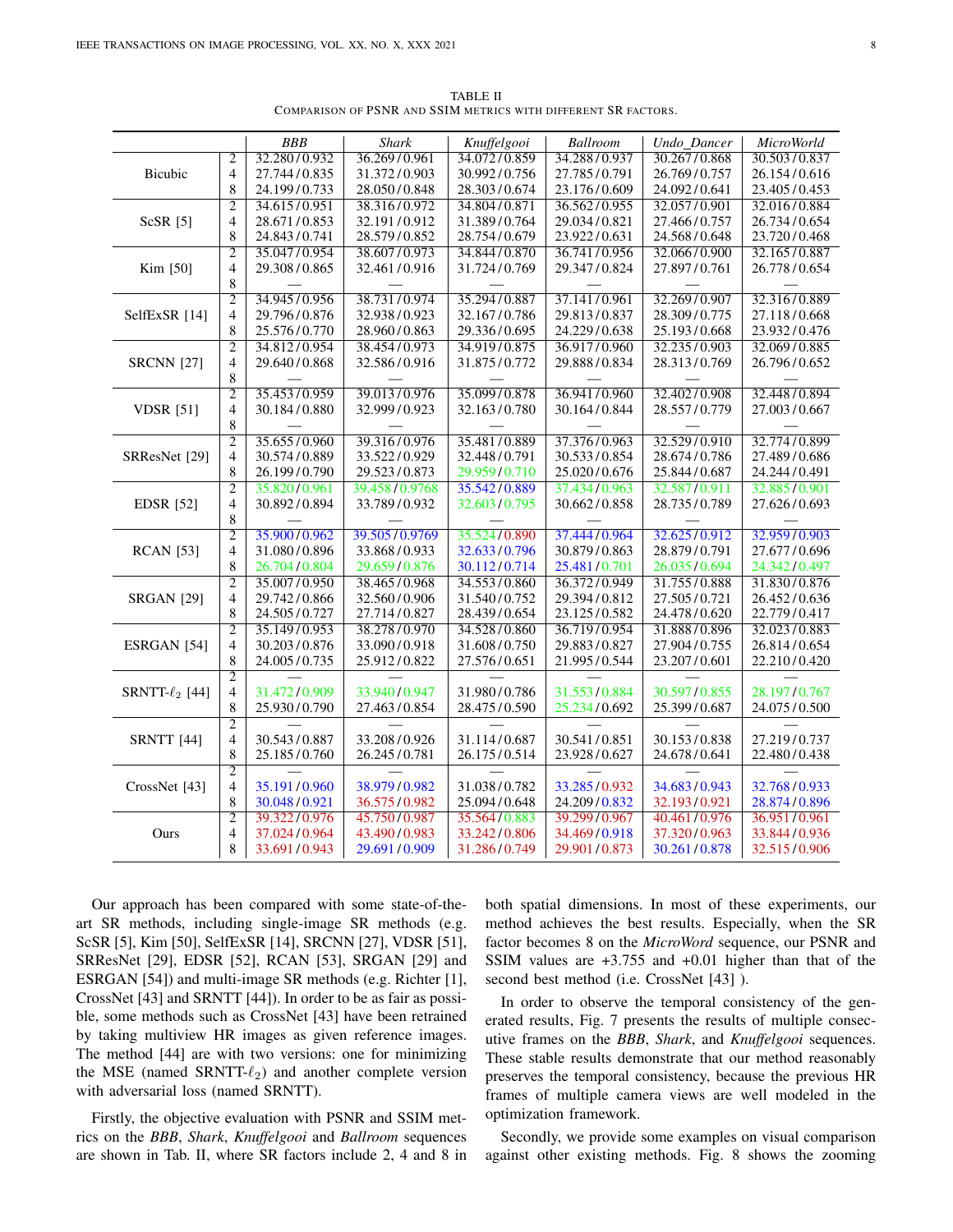

Fig. 7. PSNR and SSIM for *BBB*, *Shark* and *Knuffelgooi* videos, the SR factor is 3.

details of those results generated by different SR methods. For the *BBB* and *Knuffelgooi* the upsampling factors are 4 and 8, respectively, in both spatial dimensions. It is easy to observe that our solution is better at recovering the detailed textures. For instance, in the upper half of Fig. 8, the yellow leaves are well reconstructed using our approach, while the other methods tend to generate over smoothing results or other artifacts. This obvious visual phenomenon also happens on *Knuffelgooi* example (see the bottom half of Fig. 8), where the latter example is captured from the real world. In all of these experiments, our method achieves the highest PSNR and SSIM values (see the bottom of each sub-figures).

Thirdly, we also compare with some other methods that are specified (or could be easily adapted) for MR multiview video. Typical reference methods include Richter [1], CrossNet [43] and SRNTT [44], where the first method is a depth map based multiview SR solution, and the other methods are using deep learning techniques. We then performed all of these methods on different Middlebury multiview sequences. For these tests, cameras #1, #3, and #5 have been chosen as left, central, and right camera views, respectively, and all input central camera views are with LR images. The upsampling factors have been chosen to 4 in both spatial dimensions. Moreover, the videos are respectively applied on both the Y luminance and RGB color channels, while the results of Richter [1] comes from their article directly. Tab. III summarizes the results. In general, we notice that our method yields the best PSNR values for all examples. This evaluation proves again that our approach is very suitable for MR multiview video.

# *C. Ablation Study*

We firstly evaluate the gains brought by LLE-based HR patch reconstruction in our solution. As listed in the first row of Tab. IV, when directly removing the LLE-based reconstruction component, the decrease in PSNR could be up to −7.920 in the *Undo Dancer* sequence. In addition, we check whether the LLE-based reconstruction with five most similar reference patches is better compared to that of only one nearest patch. For the latter, the target HR patch is directly duplicated from the most similar patch taken from the five HR reference images. As shown in the "one ref patch" row of Tab. IV, using only one reference patch leads to a substantial decrease of the quality of the final reconstruction. Secondly, we remove the low-rank constrained objective in our solution to assess the impact on the overall performance; the results show that the PSNR of the reconstructed image will reduce with up to −1.318 dB for the *Ballroom* sequence.

Thirdly, we investigate the impact of the reconstructed previous HR frame of the target view in our optimization. The third row of Tab. IV (*i.e.* "no pre-frames") shows the result in this case, revealing that the PSNR values would be quickly decreased, with up to -1.088 dB in the *MicroWorld* sequence.

Finally, we test how much we gain when solving the optimal weight matrix  $W$  in Eq. 5 with the low-frequency versions of the reference HR images. As reported in the last row of Tab. IV (i.e. "no LFRef"), compared to that directly with the reference HR images, our solution gains respectively up to  $+2.054$  dB and +0.041 in PSNR and SSIM respectively.

## *D. Experiments for More Complex Situations*

Till now, all the above-mentioned experiments select three adjacent viewpoints as left, central, and right camera views. Now we will consider more cases with different viewpoints, baselines, or even more complex situations that could probably arise in practice. For example, the left or right view might be missing, or there are more than one view just from the left/right side of the target viewpoint. For these cases, the reference HR frames of the target HR image are changed accordingly in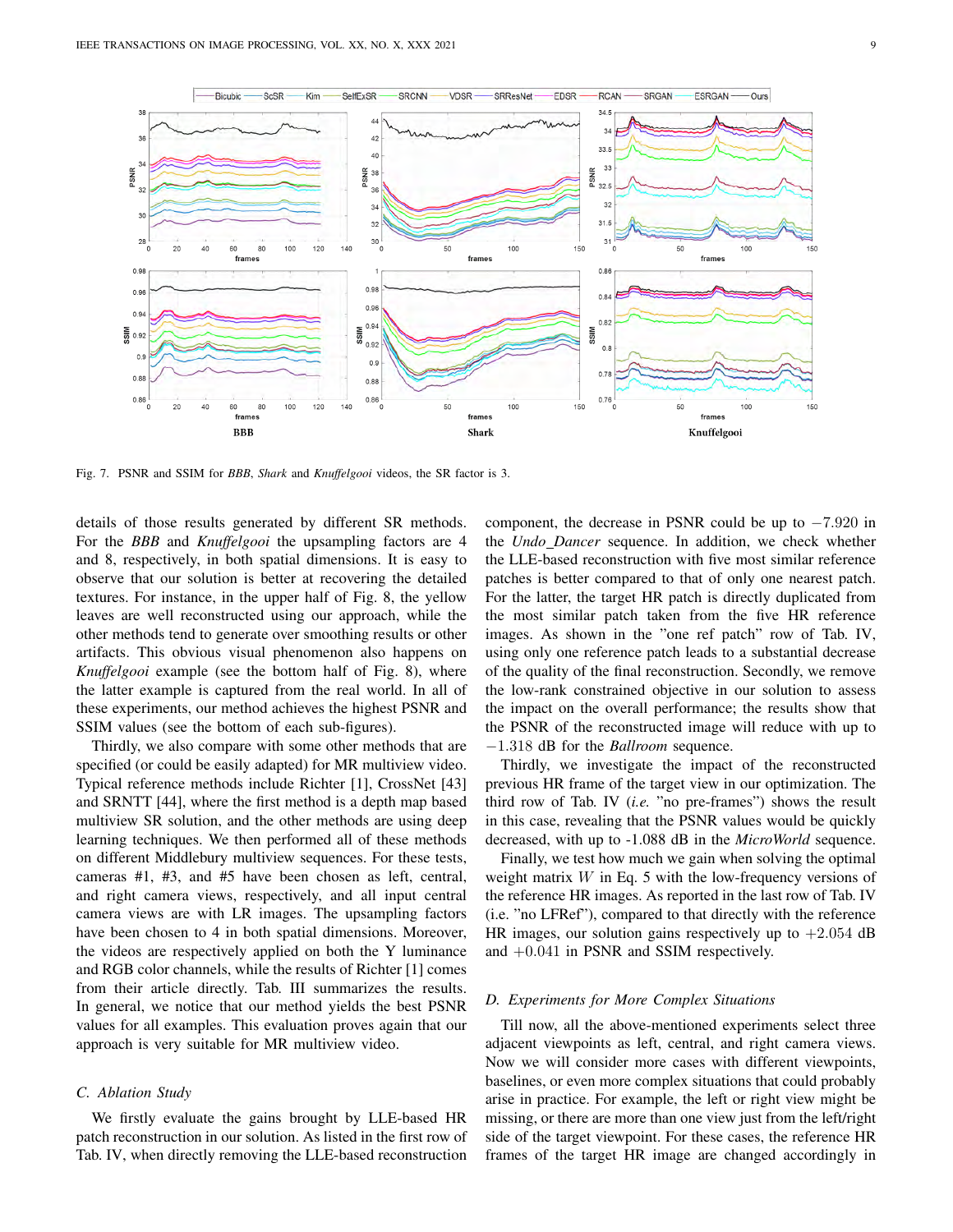

Knuffelgooi

Ground Truth (PSNR/SSIM) CrossNet (25.094/0.648)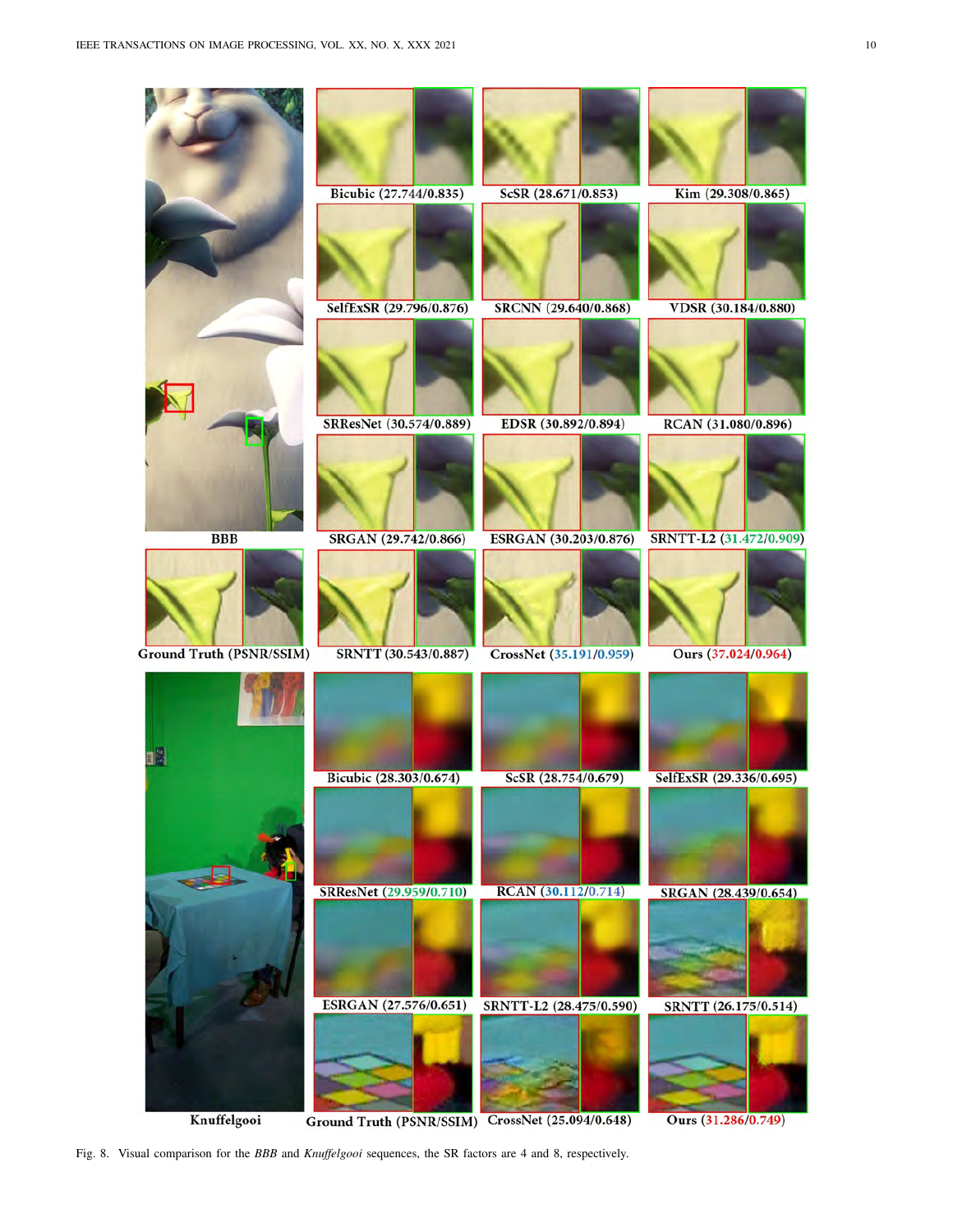*Art Books Dolls Moebius Aloe Baby1 Bowling1 Lampshade1 Midd1 Plastic* Bicubic | 31.70 | 29.43 | 30.42 | 31.85 | 27.12 | 31.32 | 35.25 | 35.86 | 30.65 | 38.06 Kim [50] 32.87 | 30.34 | 31.27 | 32.49 | 27.45 | 31.65 | 35.91 | 36.67 | 31.48 | 39.47 ScSR [5] 32.32 29.95 30.86 32.23 27.43 31.44 35.56 36.08 31.08 38.46 Richter [1] 35.13 34.23 34.90 35.44 33.07 37.23 38.88 39.33 34.90 42.76 CrossNet-RGB [43] 33.54 30.04 31.92 33.91 29.24 32.48 37.45 35.67 32.61 36.25 CrossNet-Y [43] 35.23 31.56 33.51 35.76 30.92 34.81 39.28 38.28 33.97 38.88 SRNTT-RGB [44] 34.19 30.60 32.75 33.21 30.29 32.74 35.62 33.70 32.27 35.95 SRNTT-Y [44] 36.12 32.20 34.58 35.14 32.26 34.84 37.95 37.90 34.07 40.20  $S\text{RNTT-}\ell_2\text{-RGB}$  [44]  $\mid$  34.90  $\mid$  31.39  $\mid$  33.68  $\mid$  34.15  $\mid$  30.32  $\mid$  33.61  $\mid$  36.60  $\mid$  38.18  $\mid$  33.35  $\mid$  39.29 SRNTT- $\ell_2$ -Y [44] 36.90 32.97 35.52 36.04 32.00 35.79 38.40 40.68 35.01 40.92<br>Ours-RGB 36.07 32.82 36.35 35.88 33.88 36.97 39.64 40.99 35.12 44.79 Ours-RGB 36.07 32.82 36.35 35.88 33.88 36.97 39.64 40.99 35.12 44.79 Ours-Y  $|38.00|34.49|38.18|37.65|35.86|38.92|41.54|43.08|36.71|46.47$ 

TABLE III PSNR COMPARISON ON MIDDLEBURY DATA SETS WITH SR FACTOR 4.

TABLE IV

PSNR AND SSIM GAINS OF EACH STEP IN OUR SOLUTION.

|               | <b>BBB</b>       | Shark            | Knuffelgooi      | Ballroom         | Undo Dancer      | <i>MicroWorld</i> |
|---------------|------------------|------------------|------------------|------------------|------------------|-------------------|
| no LLE        | $-4.295/ -0.034$ | $-7.718/ -0.024$ | $-0.123/ -0.004$ | $-0.751/ -0.001$ | $-7.920/ -0.704$ | $-3.566/ -0.103$  |
| no low-rank   | $-0.926/ -0.007$ | $-0.427/ -0.002$ | $-0.786/ -0.026$ | $-1.318/ -0.036$ | $-0.323/ -0.004$ | $-0.315/ -0.005$  |
| no pre-frames | $-0.906/ -0.004$ | $-0.982/ -0.001$ | $-0.647/ -0.022$ | $-0.201/ -0.024$ | $-0.804/ -0.048$ | $-1.088/ -0.017$  |
| one ref patch | $-2.242/ -0.014$ | $-3.729/ -0.006$ | $-1.382/ -0.035$ | $-1.685/ -0.042$ | $-3.870/-0.035$  | $-2.677/ -0.047$  |
| no LFRef      | $-2.043/ -0.014$ | $-1.222/ -0.001$ | $-0.428/ -0.012$ | $-0.057/ -0.022$ | $-2.054/ -0.024$ | $-1.798/ -0.041$  |

TABLE V PSNR AND SSIM METRICS FOR MORE COMPLEX CASES (SR FACTOR IS 3).

|       | left  | central | right | BBB          | Shark        | Knuffelgooi  | <b>Ballroom</b> | Undo Dancer  | <i>MicroWorld</i> |
|-------|-------|---------|-------|--------------|--------------|--------------|-----------------|--------------|-------------------|
| case1 | #1    | #2      | #3    | 37.204/0.965 | 44.247/0.984 | 34.085/0.845 | 35.168/0.948    | 38.589/0.972 | 33.852/0.925      |
| case2 | #1    | #2      |       | 34.879/0.951 | 42.895/0.989 | 33.496/0.829 | 33.617/0.912    | 37.136/0.957 | 32.121/0.896      |
| case3 | #()   | #2      |       | 33.962/0.944 | 42.810/0.983 | 33.156/0.823 | 32.924/0.903    | 36.698/0.955 | 30.454/0.851      |
| case4 | #0.#1 | #2      |       | 35.903/0.958 | 44.184/0.984 | 33.609/0.831 | 33.964/0.917    | 38.489/0.966 | 32.767/0.909      |
| case5 | #()   | #2      | #3    | 36.264/0.961 | 44.232/0.984 | 33.730/0.832 | 34.233/0.919    | 38.502/0.967 | 32.829/0.909      |
| case6 | #()   | #2      | #4    | 35.844/0.958 | 43.893/0.984 | 33.559/0.830 | 33.923/0.915    | 38.269/0.966 | 31.621/0.881      |
| case7 |       | #2      | #9    | 32.167/0.923 | 40.766/0.979 |              |                 | 34.541/0.937 | 28.863/0.785      |

our solution. Tab. V presents the evaluation results of seven different cases under such complex situations. It is interesting that in case4 the PSNR and SSIM values are higher than that of case3. In other words, when introducing one more reference HR video from a neighboring view, our HR reconstruction solution could learn more useful texture information from such neighboring view. All these results show that, no matter the multiview baseline becomes wider or two reference views are only from the same side in contrast to the target view (or even one reference view is missing), our solution still works well. This especially demonstrates that our solution is easily adaptable to various complex situations.

## *E. Our Gradient-aware Evaluation Metric*

Here we introduce a novel SR evaluation metric specified for MR multiview video, where we focus on exploiting the correlation of the gradient distribution between the target HR image and its neighboring HR views. For digital images there is a well-known heavy-tailed distribution [10] when the logarithmic function of the image's gradient is calculated, and such distribution highly reflects how much the image is reconstructed compared to the original one. For instance, the left sub-figure of Fig. 9 shows the calculated gradient density distribution in the horizontal direction, where the distribution curves dramatically change when a HR image is degraded into its LR version. Moreover, for the LR image the distribution range of its gradients also obviously changes, which means that it changes the diversity of the original texture details.

According to this observation, we first compute the difference of the gradient density distribution curves between the reconstructed HR image  $\hat{I}^{HR}$  and the ground truth  $I^{HR}$ . Secondly, we also compare the distribution range of such curves to quantify the preservation of the texture diversity of the original image. We thus formulate the following equation:

$$
M_{gd} = \log_3((e^{-RM_x(\hat{I}^{HR},I^{HR})} \times GR_x(\hat{I}^{HR},I^{HR}) \times e^{-RM_y(\hat{I}^{HR},I^{HR})} \times GR_y(\hat{I}^{HR},I^{HR}))^{\frac{1}{3}} + 2).
$$
 (22)

Here  $RM_x(\hat{I}^{HR},I^{HR})$  and  $RM_y(\hat{I}^{HR},I^{HR})$  are the normalized Root-Mean-Squard-Error (RMSE) of the accumulated gradient error of the x and y directions between  $\hat{I}^{HR}$  and  $I^{HR}$ .  $GR_x(\hat{\textit{I}}^{HR}, \textit{I}^{HR})$  is used to calculate the diversity of gradient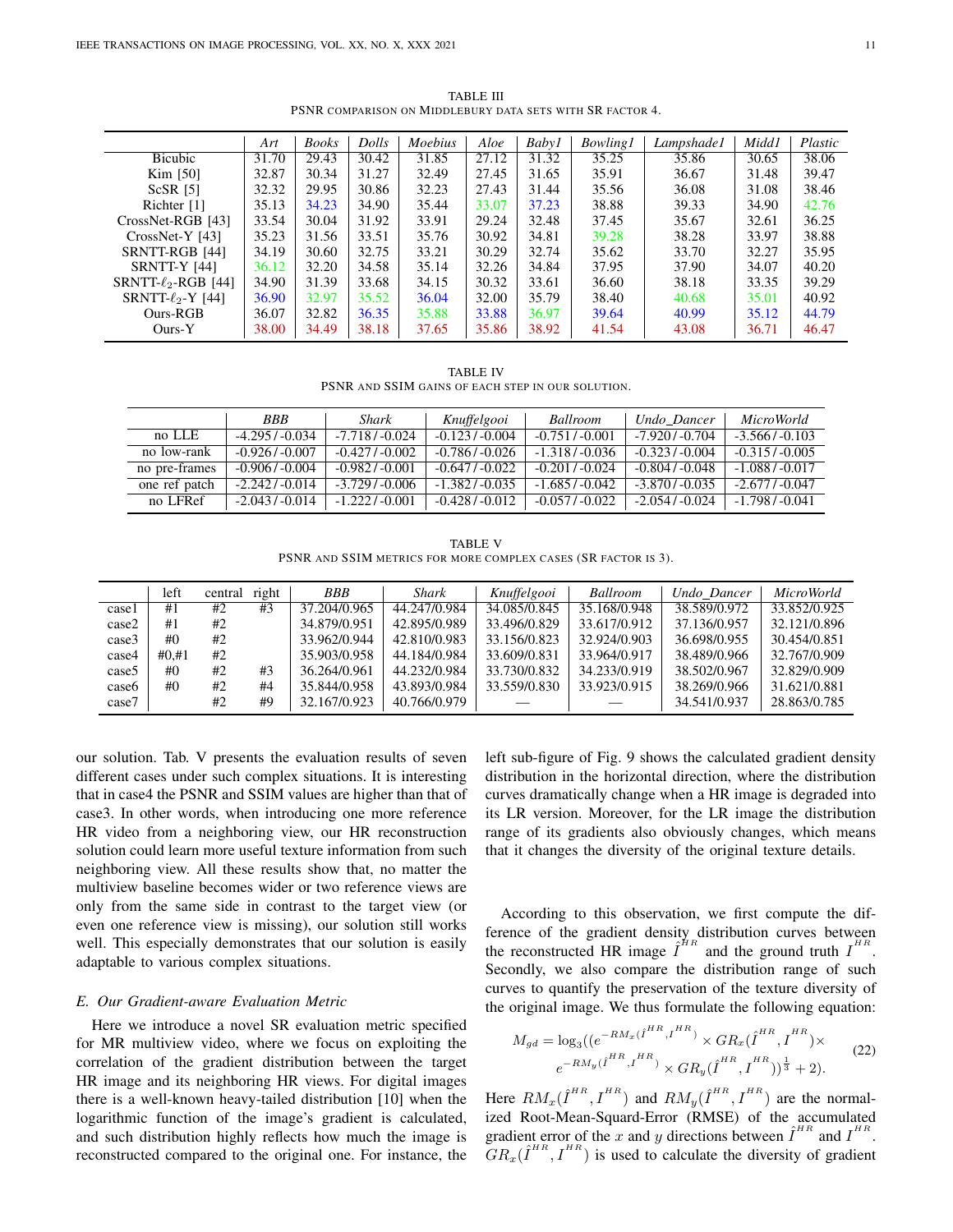

Fig. 9. Left: Gradient distribution of HR frames of different viewpoints; Middle and Right: Gradient distribution of reconstructed images using different SR methods and their cumulative sums.

distribution in the  $x$  direction, and it can be computed by

$$
GR_x(\hat{\boldsymbol{I}}^{HR}, \boldsymbol{I}^{HR}) = GR_x^{ov}(\hat{\boldsymbol{I}}^{HR}, \boldsymbol{I}^{HR}) - GR_x^{nov}(\hat{\boldsymbol{I}}^{HR}, \boldsymbol{I}^{HR}).
$$
 (23)

Here, in Fig. 9, once we project the gradient distribution curves onto the horizontal direction,  $GR_x^{ov}(\cdot, \cdot)$  and  $GR_x^{nov}(\cdot, \cdot)$  are respectively the overlapped and non-overlapped percentages of  $\hat{I}^{HR}$  with respect to  $I^{HR}$ . The diversity of gradient distribution  $GR_u(\cdot, \cdot)$  in the y direction shares the same formulation.

The calculation of our gradient distribution metric against the ground truth is shown in the middle and right sub-figures of Fig. 9. This reveals that the reconstructed gradient distribution using our solution is very close to the ground truth, while those using the other methods are farther away. The top of Tab. VI presents more detailed results compared against other existing methods. The calculated values  $M_{qd}$  corresponding to the reconstructed gradient distribution demonstrate again that our solution outperforms other SR methods.

The proposed novel SR evaluation model is applicable to the practical MR multiview video systems, where there is no ground truth HR video of the target viewpoint. Note that here the PSNR and SSIM metrics are unsuitable without the exact color image of the target HR video. Nevertheless, as seen in the left sub-figure of Fig. 9, the gradient distribution curves of different HR videos from different viewpoints are very close, we thus can easily compute the desired gradient distribution curve of the target viewpoint, by averaging that of the given neighboring HR views with appropriate weighting using following formulation:

$$
\overline{M}_{gd}(\cdot) = \sum_{i=1}^{n} \frac{1}{D_{c_i}} \{ M_{gd} \}_{c_i} / \sum_{i=1}^{n} \frac{1}{D_{c_i}}.
$$
 (24)

Here  $D_{c_i}$  is the weighting factor of each SR metric obtained from Eq. 22. As an example, camera #2 has been chosen as the target camera view, we simply define  $D_{c_i}$  with the normalized physical distance between this view and its neighboring ones. After that, we can directly apply our evaluation model on the reconstructed video according to the calculated gradient distributions. The bottom sub-table of Tab. VI shows the evaluation result between our reconstructed image and the multiview images. Obviously, the value of  $\overline{M}_{ad}(\text{\#}0, \text{\#}1, \text{\#}3, \text{\#}1)$ #4) is 0.887 using the formulation of Eq. 24, it is very similar to 0.894. This demonstrates that our metric is very efficient in those cases without ground truth.

## *F. Discussions*

When employing our solution in extreme operational conditions, including video acquisition with a very sparse camera setup, complex lighting, unusual noise levels, or heavy lossy compression, the reconstructed result of our solution might be affected. To overcome these issues, our approach must be combined with appropriate multiview color correction, view synthesis, denoising and smart compression systems. Our current solution takes the RGB color distance to find the most similar patches in the reference images. Some recent matching methods using neural features [44] open an interesting door in this area. Adopting other potential metrics to improve both patch matching and representation accuracy could further increase the final reconstruction quality.

Our gradient-aware evaluation metric aims to investigate the gradient distribution of the reconstructed HR image. There might be some extreme cases when the gradient-aware scoring of the reconstructed HR image is high, while its texture is unexpected with respect to the LR image and the references. One potential solution is combining our metric with one more PSNR metric between the downsampled version of the reconstructed HR image and the given LR image; however, such a mixed style might affect the capacity to evaluate how much the HR gradient distribution is preserved.

Our current solution performs well on various widely-used multiview videos which are captured by typical multiview camera rigs. However, once there are no good references from the neighbouring HR views, the proposed method will produce low-quality reconstruction results. In this sense, a potential direction is to effectively exploit useful information from some external HR datasets such as CrossNet [43] and SRNTT [44].

Finally, our current solution needs to independently process the 3 color channels, and it spends about 600s for a HDresolution image, from which about 83% of the computational costs are spent on the optimization procedure. Improving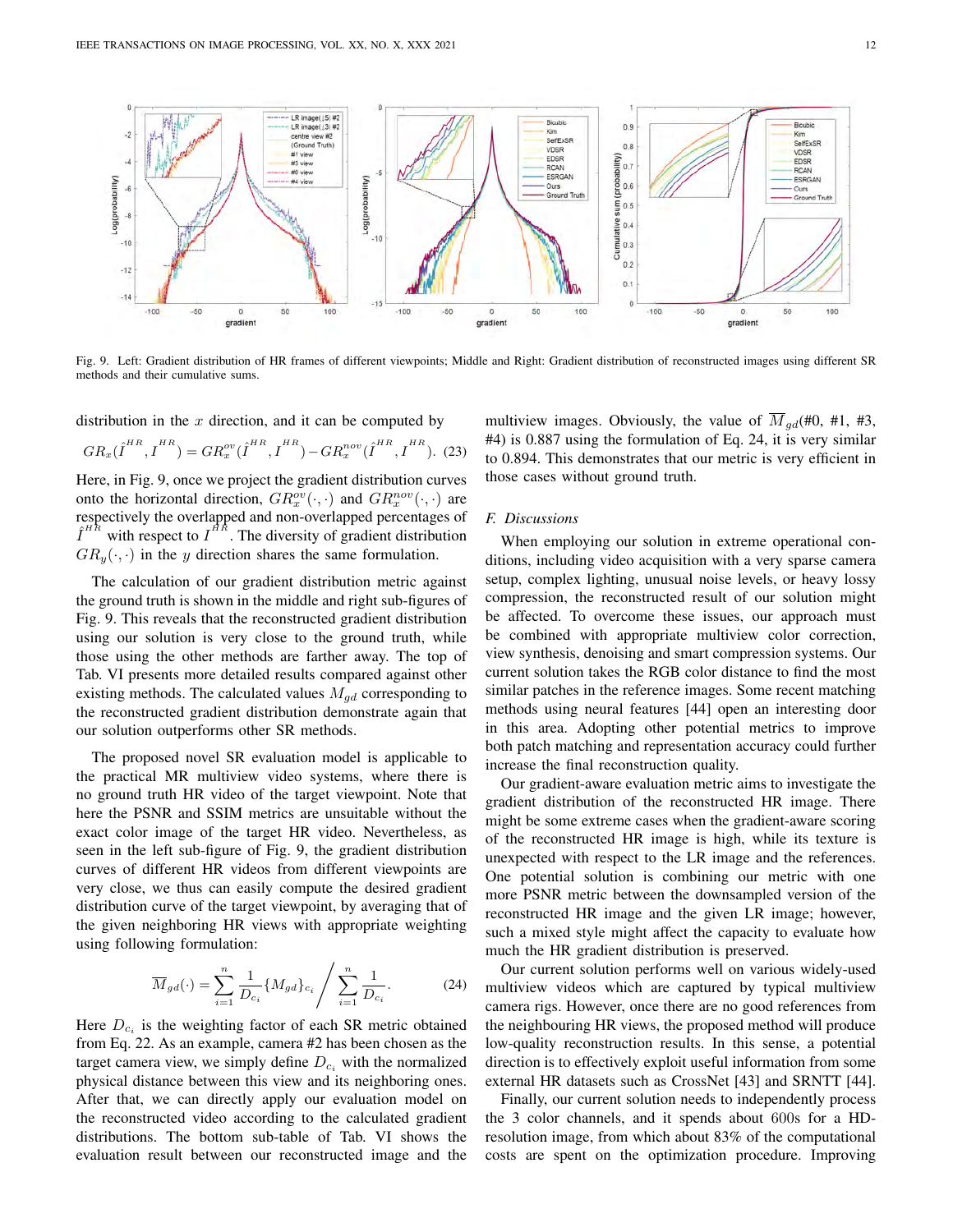TABLE VI OBJECTIVE COMPARISON WITH OUR GRADIENT-AWARE EVALUATION METRIC, THE SR FACTOR IS 4 FOR THE *Knuffelgooi* SEQUENCE.

|                                            | gradient range (x direction) |                |        |                | gradient range (y direction) |                |        |                 |          |
|--------------------------------------------|------------------------------|----------------|--------|----------------|------------------------------|----------------|--------|-----------------|----------|
|                                            | $\overline{GR_x^{ov}}$       | $GR_x^{nov}$   | $GR_x$ | $RM_x$         | $GR_{u}^{ov}$                | $GR_u^{nov}$   | $GR_u$ | $RM_y$          | $M_{gd}$ |
| Ground Truth                               |                              | $\Omega$       |        | $\overline{0}$ |                              | $\Omega$       |        | $\overline{0}$  |          |
| Bicubic                                    | 0.296                        | $\Omega$       | 0.296  | 2.117          | 0.325                        | $\Omega$       | 0.325  | 2.464           | 0.675    |
| $ScSR$ [5]                                 | 0.409                        | $\overline{0}$ | 0.409  | 2.080          | 0.442                        | $\overline{0}$ | 0.442  | 2.091           | 0.693    |
| Kim [50]                                   | 0.439                        | $\Omega$       | 0.439  | 1.891          | 0.526                        | $\Omega$       | 0.526  | 1.937           | 0.706    |
| SelfExSR [14]                              | 0.553                        | $\overline{0}$ | 0.553  | 1.998          | 0.586                        | $\overline{0}$ | 0.586  | 1.714           | 0.717    |
| <b>SRCNN [27]</b>                          | 0.503                        | $\Omega$       | 0.503  | 1.765          | 0.568                        | $\overline{0}$ | 0.568  | 1.762           | 0.719    |
| <b>VDSR</b> [51]                           | 0.567                        | $\Omega$       | 0.567  | 1.694          | 0.608                        | $\Omega$       | 0.608  | 1.610           | 0.731    |
| SRResNet [29]                              | 0.513                        | $\overline{0}$ | 0.513  | 1.781          | 0.528                        | $\overline{0}$ | 0.528  | 1.474           | 0.725    |
| <b>EDSR</b> [52]                           | 0.549                        | $\Omega$       | 0.549  | 1.639          | 0.540                        | $\Omega$       | 0.540  | 1.533           | 0.731    |
| <b>RCAN</b> [53]                           | 0.509                        | $\overline{0}$ | 0.509  | 1.463          | 0.552                        | $\overline{0}$ | 0.552  | 1.528           | 0.735    |
| <b>SRGAN [29]</b>                          | 0.590                        | $\overline{0}$ | 0.590  | 1.851          | 0.612                        | $\overline{0}$ | 0.612  | 1.653           | 0.727    |
| ESRGAN <sub>[54]</sub>                     | 0.602                        | $\Omega$       | 0.602  | 1.706          | 0.604                        | $\Omega$       | 0.604  | 1.493           | 0.736    |
| SRNTT- $\ell_2$ [44]                       | 0.676                        | $\Omega$       | 0.676  | 1.137          | 0.723                        | $\overline{0}$ | 0.723  | 1.035           | 0.790    |
| <b>SRNTT</b> [44]                          | 0.753                        | $\Omega$       | 0.753  | 0.715          | 0.767                        | $\Omega$       | 0.767  | 1.692           | 0.787    |
| CrossNet [43]                              | 0.918                        | $\Omega$       | 0.918  | 1.459          | 0.857                        | $\Omega$       | 0.857  | 1.112           | 0.794    |
| Ours                                       | 0.839                        | $\Omega$       | 0.839  | 0.578          | 0.946                        | $\overline{0}$ | 0.946  | 0.515           | 0.894    |
| #1                                         | 1                            | 0.223          | 0.777  | 0.623          | 1                            | 0.074          | 0.926  | 0.560           | 0.871    |
| #3                                         |                              | 0.091          | 0.909  | 0.454          | 0.994                        | 0.038          | 0.956  | 0.504           | 0.902    |
| #()                                        | 1                            | 0.223          | 0.777  | 0.633          | 1                            | 0.074          | 0.926  | 0.552           | 0.871    |
| #4                                         | 1                            | 0.223          | 0.777  | 0.553          | 1                            | 0.070          | 0.930  | 0.566           | 0.876    |
| $\overline{M}_{qd}$ (#0,#1,#3,#4)          |                              |                |        |                |                              |                |        |                 | 0.887    |
| $\overline{M}_{gd}$ (#1,#3)                |                              |                |        |                |                              |                |        |                 | 0.882    |
| $\overline{M}_{qd}(\text{\#}0,\text{\#}1)$ |                              |                |        |                |                              |                |        | $\frac{1}{1}$   | 0.871    |
| $\overline{M}_{gd}$ (#0,#4)                |                              |                |        |                |                              |                |        | $\qquad \qquad$ | 0.874    |

the run time performance with algorithm- and hardware-level acceleration is subject of future investigations.

# V. CONCLUSION

This paper has presented a novel SR optimization method for MR multiview video. By constructing a LLE-based representing model, our solution can effectively learn the detailed textures from the given reference HR images. Moreover, our low-rank constrained regularization ensures that the proposed method avoids various visual artifacts. The proposed gradientaware evaluation for multiview reconstruction, which has also been presented, is suitable for those cases when the ground truth is not available, can reasonably consider the spatial correlation of scene textures captured from different viewpoints. The comprehensive set of experiments demonstrate that our SR approach outperforms the state-of-the-art methods for MR multiview video.

## ACKNOWLEDGMENT

We would like to thank the editor and anonymous reviewers for their insightful comments in improving the paper. This work was in part supported by NSFC (61972216), Tianjin NSF (18JCYBJC41300 and 18ZXZNGX00110), and the Open Project Program of State Key Lab of VR in Beihang University (VRLAB2019B04).

### **REFERENCES**

[1] T. Richter, J. Seiler, W. Schnurrer, and A. Kaup, "Robust superresolution for mixed-resolution multiview image plus depth data," *IEEE Trans. Circuits Syst. Video Technol.*, vol. 26, no. 5, pp. 814–828, 2016.

- [2] Z. Jin, T. Tillo, C. Yao, J. Xiao, and Y. Zhao, "Virtual-view-assisted video super-resolution and enhancement," *IEEE Trans. Circuits Syst. Video Technol.*, vol. 26, no. 3, pp. 467–478, 2016.
- [3] D. C. Garcia, C. Dorea, and R. L. de Queiroz, "Super resolution for multiview images using depth information," *IEEE Trans. Circuits Syst. Video Technol.*, vol. 22, no. 9, pp. 1249–1256, 2012.
- [4] J. Kopf, M. F. Cohen, D. Lischinski, and M. Uyttendaele, "Joint bilateral upsampling," *ACM Trans. Graph.*, vol. 26, p. 96, 2007.
- [5] J. Yang, J. Wright, T. S. Huang, and Y. Ma, "Image super-resolution via sparse representation," *IEEE Trans. Image Process.*, vol. 19, no. 11, pp. 2861–2873, 2010.
- [6] C. Ren, X. He, Q. Teng, Y. Wu, and T. Q. Nguyen, "Single image superresolution using local geometric duality and non-local similarity," *IEEE Trans. Image Process.*, vol. 25, no. 5, pp. 2168–2183, 2016.
- [7] S. C. Park, M. K. Park, and M. G. Kang, "Super-resolution image reconstruction: a technical overview," *IEEE Signal Process. Mag.*, vol. 20, no. 3, pp. 21–36, 2003.
- [8] J. Van Ouwerkerk, "Image super-resolution survey," *IMAGE VISION COMPUT.*, vol. 24, no. 10, pp. 1039–1052, 2006.
- [9] Z. Wang, J. Chen, and S. C. Hoi, "Deep learning for image superresolution: A survey," *arXiv preprint arXiv:1902.06068*, 2019.
- [10] Q. Shan, Z. Li, J. Jia, and C.-K. Tang, "Fast image/video upsampling," *ACM Trans. Graph.*, vol. 27, no. 5, p. 153, 2008.
- [11] X. Gao, K. Zhang, D. Tao, and X. Li, "Image super-resolution with sparse neighbor embedding," *IEEE Trans. Image Process.*, vol. 21, no. 7, pp. 3194–3205, 2012.
- [12] J. Sun, Z. Xu, and H.-Y. Shum, "Gradient profile prior and its applications in image super-resolution and enhancement," *IEEE Trans. Image Process.*, vol. 20, no. 6, pp. 1529–1542, 2011.
- [13] Q. Yuan, L. Zhang, and H. Shen, "Regional spatially adaptive total variation super-resolution with spatial information filtering and clustering," *IEEE Trans. Image Process.*, vol. 22, no. 6, pp. 2327–2342, 2013.
- [14] J.-B. Huang, A. Singh, and N. Ahuja, "Single image super-resolution from transformed self-exemplars," in *Proc. CVPR*, 2015, pp. 5197–5206.
- [15] S. Farsiu, M. D. Robinson, M. Elad, and P. Milanfar, "Fast and robust multiframe super resolution," *IEEE Trans. Image Process.*, vol. 13, no. 10, pp. 1327–1344, 2004.
- [16] Y.-R. Li, D.-Q. Dai, and L. Shen, "Multiframe super-resolution reconstruction using sparse directional regularization," *IEEE Trans. Circuits Syst. Video Technol.*, vol. 20, no. 7, pp. 945–956, 2010.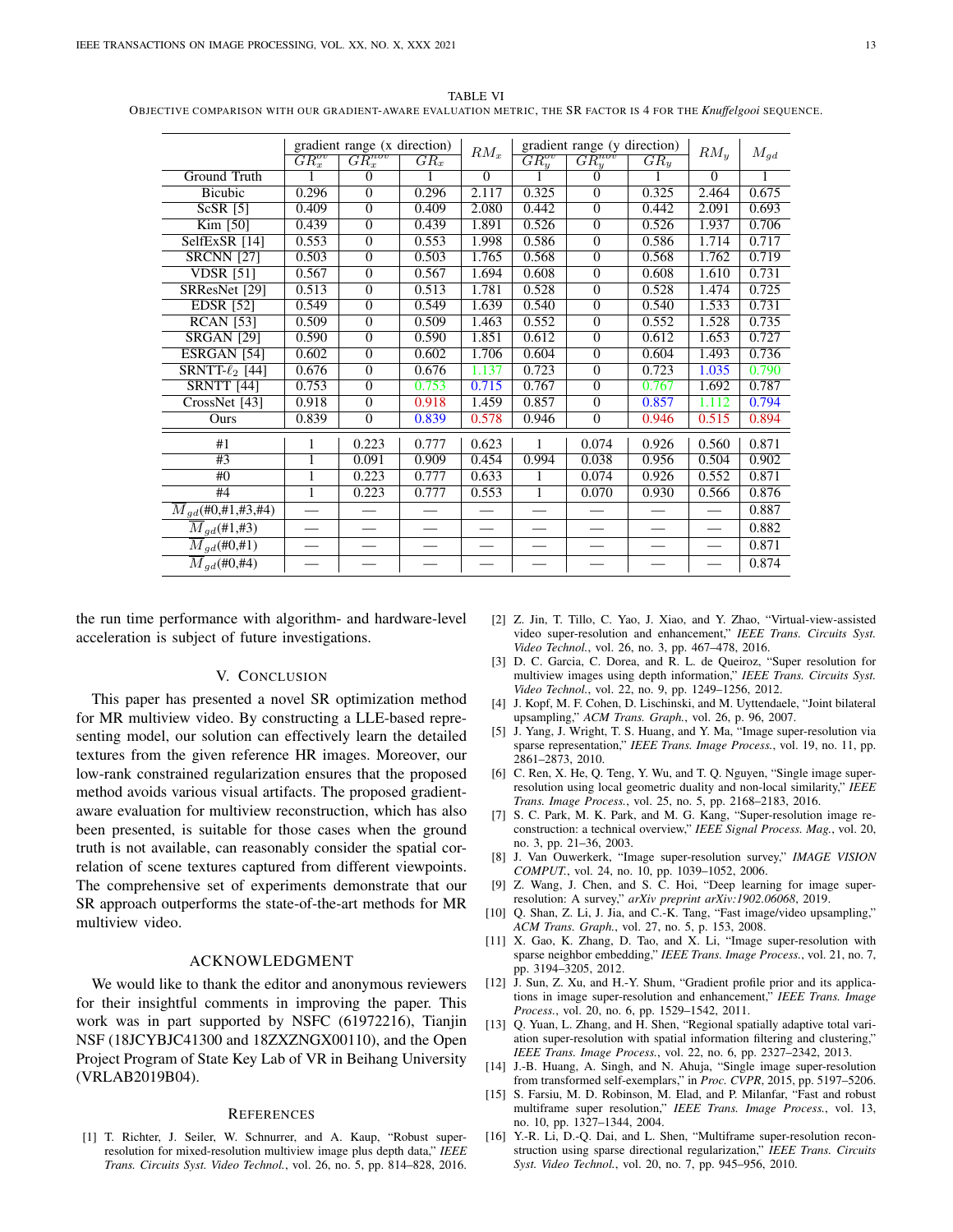- [17] H. Takeda, P. Milanfar, M. Protter, and M. Elad, "Super-resolution without explicit subpixel motion estimation," *IEEE Trans. Image Process.*, vol. 18, no. 9, pp. 1958–1975, 2009.
- [18] A. W. Van Eekeren, K. Schutte, and L. J. Van Vliet, "Multiframe superresolution reconstruction of small moving objects," *IEEE Trans. Image Process.*, vol. 19, no. 11, pp. 2901–2912, 2010.
- [19] S. Schulter, C. Leistner, and H. Bischof, "Fast and accurate image upscaling with super-resolution forests," in *Proc. CVPR*, 2015, pp. 3791– 3799.
- [20] W. Dong, L. Zhang, G. Shi, and X. Wu, "Image deblurring and superresolution by adaptive sparse domain selection and adaptive regularization," *IEEE Trans. Image Process.*, vol. 20, no. 7, pp. 1838–1857, 2011.
- [21] M. Zhang and C. Desrosiers, "High-quality image restoration using lowrank patch regularization and global structure sparsity," *IEEE Trans. Image Process.*, vol. 28, no. 2, pp. 868–879, 2019.
- [22] M. D. Robinson, C. A. Toth, J. Y. Lo, and S. Farsiu, "Efficient fourierwavelet super-resolution," *IEEE Trans. Image Process.*, vol. 19, no. 10, pp. 2669–2681, 2010.
- [23] H. Ji and C. Fermüller, "Robust wavelet-based super-resolution reconstruction: theory and algorithm," *IEEE Trans. Pattern Anal. Mach. Intell.*, vol. 31, no. 4, pp. 649–660, 2009.
- [24] H. Demirel and G. Anbarjafari, "Image resolution enhancement by using discrete and stationary wavelet decomposition," *IEEE Trans. Image Process.*, vol. 20, no. 5, pp. 1458–1460, 2011.
- [25] B. K. Gunturk, Y. Altunbasak, and R. M. Mersereau, "Super-resolution reconstruction of compressed video using transform-domain statistics," *IEEE Trans. Image Process.*, vol. 13, no. 1, pp. 33–43, 2004.
- [26] W. Yang, X. Zhang, Y. Tian, W. Wang, and J.-H. Xue, "Deep learning for single image super-resolution: A brief review," *arXiv preprint arXiv:1808.03344*, 2018.
- [27] C. Dong, C. C. Loy, K. He, and X. Tang, "Image super-resolution using deep convolutional networks," *IEEE Trans. Pattern Anal. Mach. Intell.*, vol. 38, no. 2, pp. 295–307, 2016.
- [28] D. Liu, Z. Wang, B. Wen, J. Yang, W. Han, and T. S. Huang, "Robust single image super-resolution via deep networks with sparse prior," *IEEE Trans. Image Process.*, vol. 25, no. 7, pp. 3194–3207, 2016.
- [29] C. Ledig, L. Theis, F. Huszár, J. Caballero, A. Cunningham, A. Acosta, A. Aitken, A. Tejani, J. Totz, Z. Wang *et al.*, "Photo-realistic single image super-resolution using a generative adversarial network," in *Proc. CVPR*, 2017, pp. 4681–4690.
- [30] Y. Tai, J. Yang, and X. Liu, "Image super-resolution via deep recursive residual network," in *Proc. CVPR*, 2017, pp. 3147–3155.
- [31] Y. Zhang, Y. Tian, Y. Kong, B. Zhong, and Y. Fu, "Residual dense network for image super-resolution," in *Proc. CVPR*, 2018, pp. 2472– 2481.
- [32] W.-S. Lai, J.-B. Huang, N. Ahuja, and M.-H. Yang, "Fast and accurate image super-resolution with deep laplacian pyramid networks," *IEEE Trans. Pattern Anal. Mach. Intell.*, pp. 1–14, 2018.
- [33] M. Gao, S. Ma, D. Zhao, and W. Gao, "A spatial inter-view autoregressive super-resolution scheme for multi-view image via scene matching algorithm," in *Proc. ISCAS*, 2013, pp. 2880–2883.
- [34] Y. Li, X. Li, Z. Fu, and W. Zhong, "Multiview video super-resolution via information extraction and merging," in *Proc. ACM MM*, 2016, pp. 446–450.
- [35] S.-P. Lu, B. Ceulemans, A. Munteanu, and P. Schelkens, "Spatiotemporally consistent color and structure optimization for multiview video color correction," *IEEE Trans. Multimedia*, vol. 17, no. 5, pp. 577–590, 2015.
- [36] B. Ceulemans, S.-P. Lu, G. Lafruit, P. Schelkens, and A. Munteanu, "Efficient mrf-based disocclusion inpainting in multiview video," in *Proc. ICME*, 2016, pp. 1–6.
- [37] B. Ceulemans, S.-P. Lu, G. Lafruit, and A. Munteanu, "Robust multiview synthesis for wide-baseline camera arrays," *IEEE Trans. Multimedia*, vol. 20, no. 9, pp. 2235–2248, 2018.
- [38] J. Xie, R. S. Feris, and M.-T. Sun, "Edge-guided single depth image super resolution," *IEEE Trans. Image Process.*, vol. 25, no. 1, pp. 428– 438, 2016.
- [39] Y. Wang, Y. Liu, W. Heidrich, and Q. Dai, "The light field attachment: Turning a dslr into a light field camera using a low budget camera ring," *IEEE Trans. Vis. Comput. Graph.*, vol. 23, no. 10, pp. 2357–2364, 2017.
- [40] H. Zheng, M. Guo, H. Wang, Y. Liu, and L. Fang, "Combining exemplarbased approach and learning-based approach for light field superresolution using a hybrid imaging system," in *Proc. ICCV Workshops*, 2017, pp. 2481–2486.
- [41] V. Boominathan, K. Mitra, and A. Veeraraghavan, "Improving resolution and depth-of-field of light field cameras using a hybrid imaging system," in *Proc. ICCP*, 2014, pp. 1–10.
- [42] J. Jiang, X. Ma, Chen, T. Lu, Z. Wang, and J. Ma, "Single image superresolution via locally regularized anchored neighborhood regression and nonlocal means," *IEEE Trans. Multimedia*, pp. 15–26, 2017.
- [43] H. Zheng, M. Ji, H. Wang, Y. Liu, and L. Fang, "Crossnet: An end-to-end reference-based super resolution network using cross-scale warping," in *Proc. ECCV*, 2018.
- [44] Z. Zhang, Z. Wang, Z. Lin, and H. Qi, "Image super-resolution by neural texture transfer," in *Proc. CVPR*, 2019.
- [45] S. T. Roweis and L. K. Saul, "Nonlinear dimensionality reduction by locally linear embedding," *Science*, vol. 290, no. 5500, pp. 2323–2326, 2000.
- [46] S. Gu, L. Zhang, W. Zuo, and X. Feng, "Weighted nuclear norm minimization with application to image denoising," in *Proc. CVPR*, 2014, pp. 2862–2869.
- [47] P. Wang and R. Menon, "Computational spectroscopy via singular-value decomposition and regularization," *Optics express*, vol. 22, no. 18, pp. 21 541–21 550, 2014.
- [48] S. Boyd, N. Parikh, E. Chu, B. Peleato, J. Eckstein *et al.*, "Distributed optimization and statistical learning via the alternating direction method of multipliers," *Found. Trends Mach. Learn.*, vol. 3, no. 1, pp. 1–122, 2011.
- [49] P. Kovacs, A. Fekete, K. Lackner, V. Adhikarla, and A. Zare, "[ftv ahg] big buck bunny light-field test sequences," *ISO/IEC JTC1/SC29/WG11, Doc. MPEG M35721*, 2015.
- [50] K. I. Kim and Y. Kwon, "Single-image super-resolution using sparse regression and natural image prior," *IEEE Trans. Pattern Anal. Mach. Intell.*, vol. 32, no. 6, pp. 1127–1133, 2010.
- [51] J. Kim, J. Kwon Lee, and K. Mu Lee, "Accurate image super-resolution using very deep convolutional networks," in *Proc. CVPR*, 2016, pp. 1646–1654.
- [52] B. Lim, S. Son, H. Kim, S. Nah, and K. Mu Lee, "Enhanced deep residual networks for single image super-resolution," in *Proc. CVPR Workshops*, 2017, pp. 136–144.
- [53] Y. Zhang, K. Li, K. Li, L. Wang, B. Zhong, and Y. Fu, "Image superresolution using very deep residual channel attention networks," in *Proc. ECCV*, 2018, pp. 286–301.
- [54] X. Wang, K. Yu, S. Wu, J. Gu, Y. Liu, C. Dong, Y. Qiao, and C. Change Loy, "Esrgan: Enhanced super-resolution generative adversarial networks," in *Proc. ECCV*, 2018, pp. 63–79.
- [55] R. Song, H. Ko, and C. Kuo, "MCL-3D: A database for stereoscopic image quality assessment using 2D-image-plus-depth source," *J. Inf. Sci. Eng.*, 2015.
- [56] A. Vetro, M. McGuire, W. Matusik, A. Behrens, J. Lee, and H. Pfister, "Multiview video test sequences from merl," *ISO/IEC JTC1/SG29/WG11, Doc. MPEG2005/M12077*, 2005.



Shao-Ping Lu is currently an associate professor at Nankai University, China. Prior to that he was a postdoc and senior researcher at Vrije Universiteit Brussels (VUB) in Belgium. He received the Ph.D. degree in Computer Science from Tsinghua University, China. His research interests lie primarily in the intersection of visual computing, with particular focus on computational photography, 3D video representation, visual scene analysis and machine learning.



Sen-Mao Li is currently a Master student of computer science at Nankai University, Tianjin, China. His research interests include multiview signal super-resolution and machine learning.